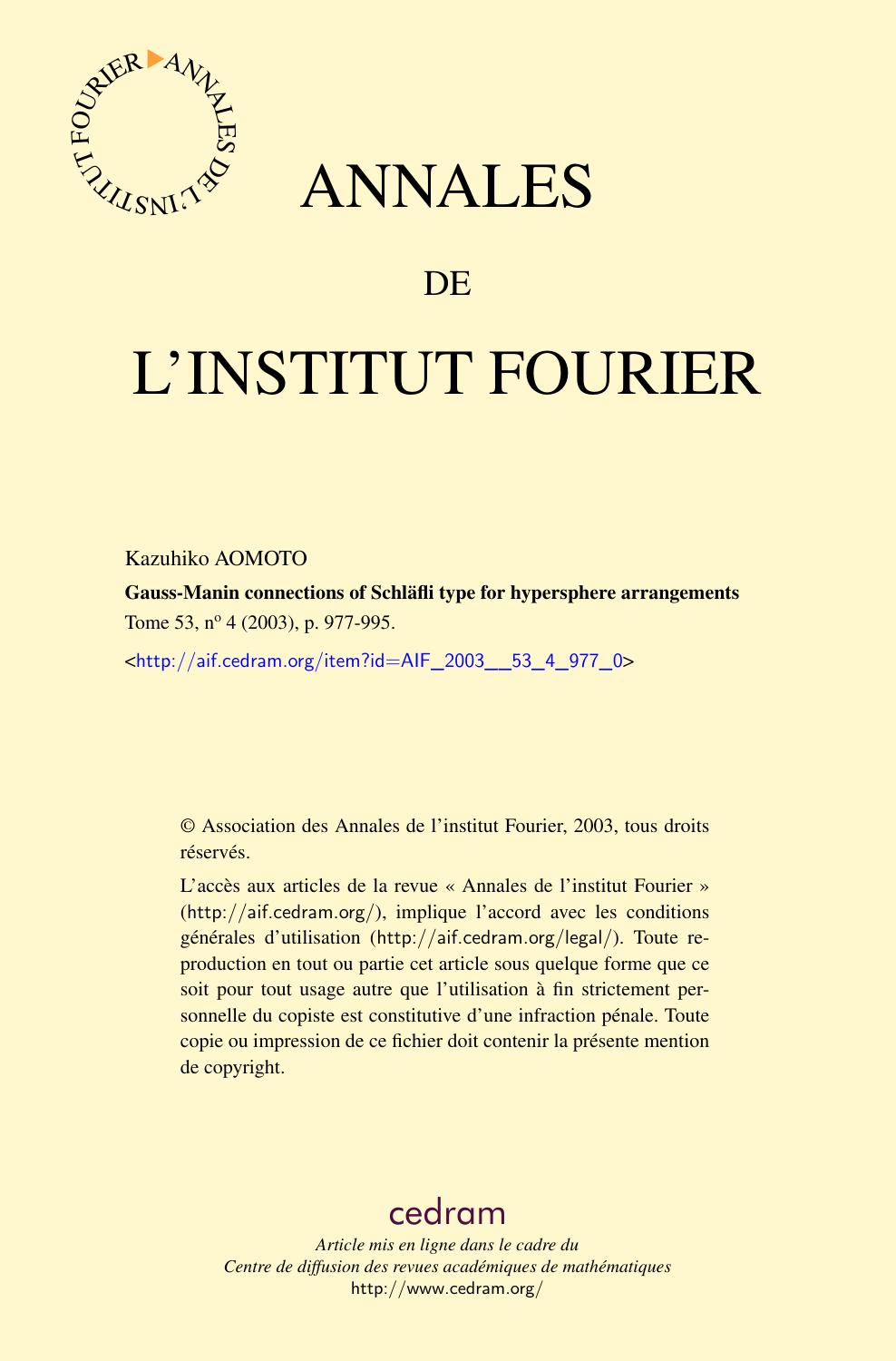Ann. Inst. Fourier, Grenoble 53, 4 (2003), 977-995

## GAUSS-MANIN CONNECTIONS OF SCHLÄFLI TYPE FOR HYPERSPHERE ARRANGEMENTS

by Kazuhiko AOMOTO

### 1. Introduction.

The theory of the hypergeometric integrals associated with hyperplane arrangements has been developed by many authors, like P. Orlik, H. Terao , A. Varchenko, M. Yoshida, etc (see [9], [15]). An arrangement of one hypersphere and many hyperplanes is also interesting from geometric and combinatorial point of view. If we restrict this to the hypersphere, we have a general hypersphere arrangement. The purpose of this note is to present the Gauss-Manin connection of the hypergeometric integrals associated with a "generic" hypersphere arrangement in the unit hypersphere in an invariant form. This expression can be regarded as a natural extension of the classical Schlafli formula for a geodesic spherical simplex. The author has given in [1] various formulae about the hypergeometric integrals involved in quadratic exponentials. This note heavily depends on it. Especially we cite often the basic variational formulae stated in Propositions 1.3 and 2.3, and their consequences derived from contiguity relations stated in [1] I.

We give here a further extension and an application of some results in [1] in the case of hypersphere arrangements (See Theorems 5-8) . Finally we raise some related questions (Questions 1 and 2).

Keywords: Hypersphere arrangements - Twisted cohomology - Gauss-Manin connection. Math. classification: 32S22 - 32S40 - 33C70 - 39B32.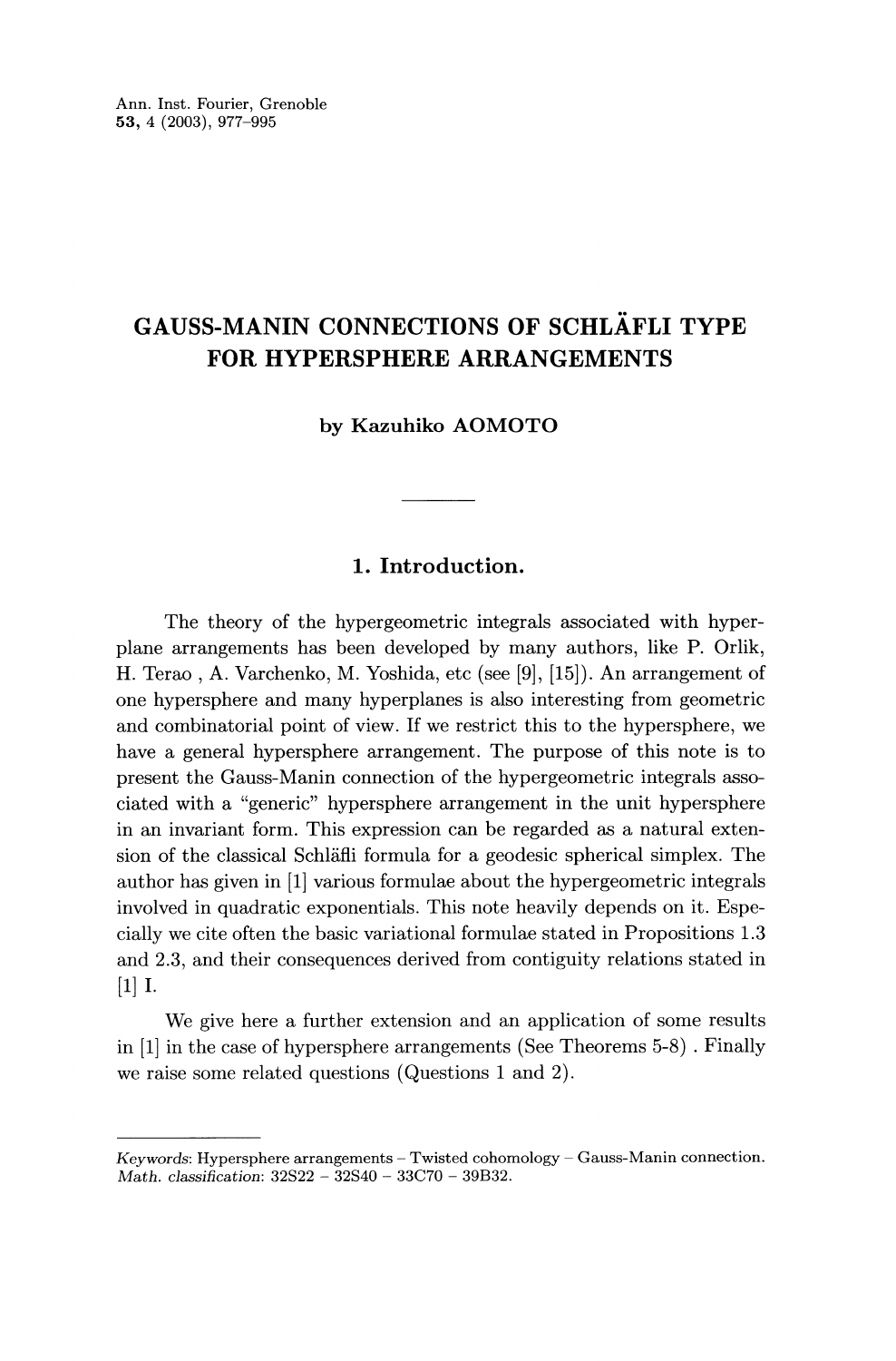### 2. Rational twisted de Rham cohomology (terminologies and basic facts).

Consider the *n* dimensional complex hypersphere  $Q : f_0(x) = 0$  in the complex affine space  $\mathbb{C}^{n+1}$  for  $f_0(x) = 1 + x_1^2 + \cdots + x_{n+1}^2$ ,  $x =$  $(x_1, \dots, x_{n+1}).$ 

Let  $\mathcal{A} = \{H_j\}_{1 \leq j \leq m}$  be an arrangement of hyperplanes  $H_j$  defined by for

The intersection  $\mathcal{A}_{Q} = \{Q \cap H_{j}\}_{1 \leq j \leq m}$  defines an arrangement of  $(n-1)$  dimensional hyperspheres in Q.

We denote by  $a_{ij}$   $(1\leq i, j \leq m)$ ,  $a_{i0} = a_{0i}$   $(1\leq i \leq m)$ , the inner product of  $f_i$  and  $f_j$ :  $a_{ij} = \sum_{\nu=0}^{n+1} u_{i\nu} u_{j\nu}$ , and  $a_{i0} = u_{i0}$  respectively. We put  $a_{00} = 1$ . These quantities are invariant under the action of  $O(n+1, \mathbb{C})$ , the complex orthogonal group, which acts linearly in  $\mathbb{C}^{n+1}$ . Normalize  $f_i$ such that  $a_{ij} = 1$  for all j.

Let A be the  $(m+1) \times (m+1)$  symmetric matrix whose  $(i, j)$  entries are  $a_{ij}$   $(0 \leq i, j \leq m)$ . We call A the configuration matrix associated with  $\mathcal{A}.$ 

For a pair of the p tuples of different ordered indices  $I = \{i_1, \dots, i_p\}$ and  $J = \{j_1, \dots, j_p\}$   $(1 \leq i_{\mu}, j_{\nu} \leq m)$  the subdeterminants  $A\begin{pmatrix} 1 \\ J \end{pmatrix}$ ,  $A\begin{pmatrix} 0 \\ 0 \\ 0 \end{pmatrix}$ are defined as

$$
A\left(\begin{matrix}I\\J\end{matrix}\right)=\begin{vmatrix}a_{i_1j_1}&\cdots&a_{i_1j_p}\\ \vdots& & \vdots\\ a_{i_pj_1}&\cdots&a_{i_pj_p}\end{vmatrix},\quad A\left(\begin{matrix}0, & I\\ 0, & J\end{matrix}\right)=\begin{vmatrix}a_{00}&a_{0j_1}&\cdots&a_{0j_p}\\ a_{i_10}&a_{i_1j_1}&\cdots&a_{i_1j_p}\\ \vdots& & \vdots\\ a_{i_p0}&a_{i_pj_1}&\cdots&a_{i_pj_p}\end{vmatrix}
$$

In the same way, for  $I = \{i_1, \dots, i_{p-1}\}\$  and  $J = \{j_1, \dots, j_p\}$ , we denote by  $A\binom{0, I}{I}$  the subdeterminant

$$
\begin{array}{ccc}\n a_{0j_1} & \cdots & a_{0j_p} \\
a_{i_1j_1} & \cdots & a_{i_1j_p} \\
\vdots & & \vdots \\
a_{i_{p-1}j_1} & \cdots & a_{i_{p-1}j_p}\n\end{array}
$$

The determinants

$$
[I] = \begin{cases} \det \left( (u_{i_{\mu}\nu})_{\substack{1 \leq \mu \leq n+1 \\ 1 \leq \nu \leq n+1}} \right) & \text{for } I = \{i_1, \cdots, i_{n+1}\} \\ \det \left( (u_{i_{\mu}\nu})_{\substack{1 \leq \mu \leq n+2 \\ 0 \leq \nu \leq n+1}} \right) & \text{for } I = \{i_1, \cdots, i_{n+2}\} \end{cases}
$$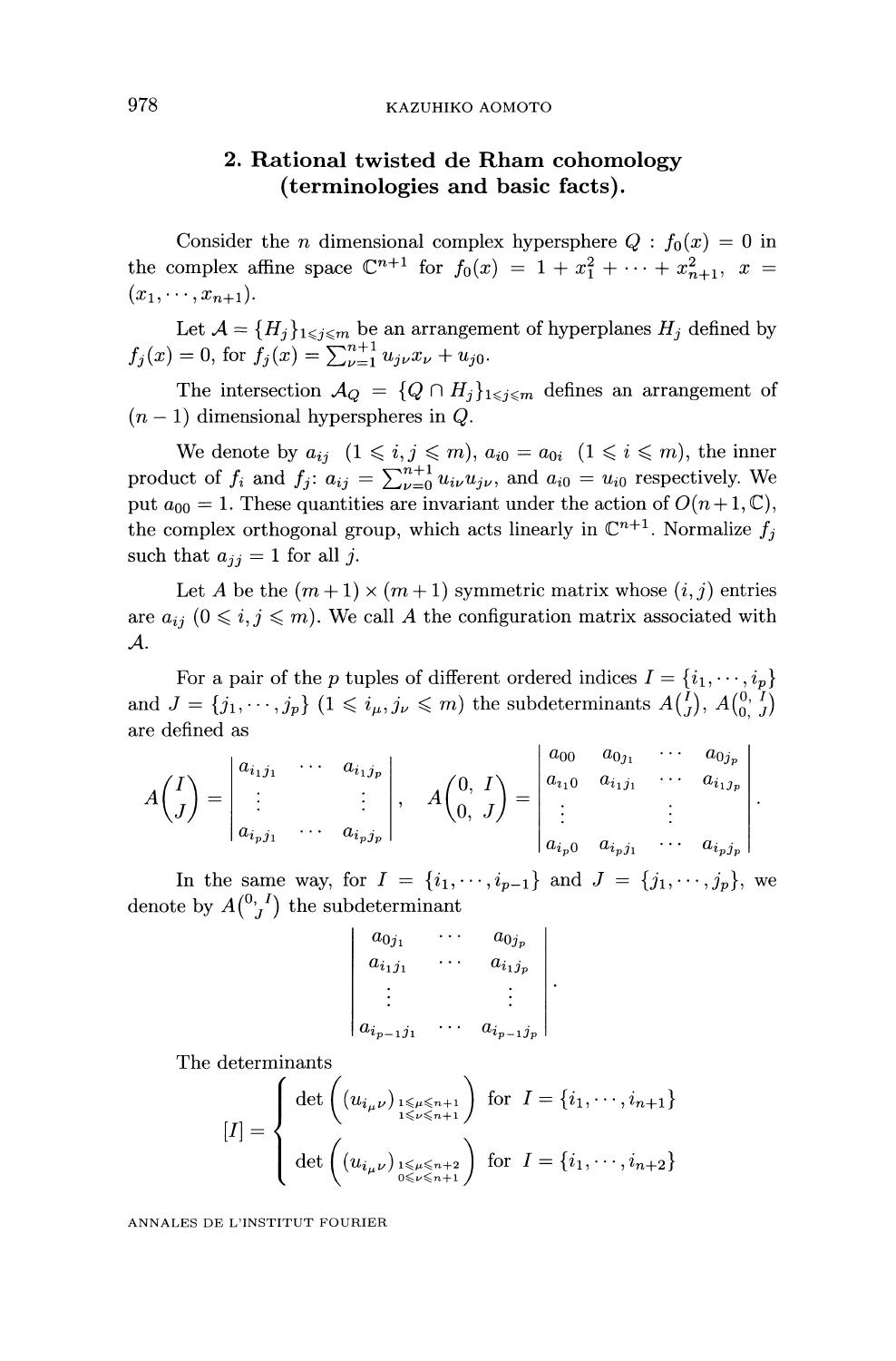are identified with  $\pm \sqrt{A(0, I)}$  and  $\pm \sqrt{A(I)}$  respectively.

For  $I = \{i_1, \dots, i_p\}, \partial_\nu I$  denotes the deletion of the  $\nu$ -th element  $i_\nu$ from  $I : \{i_1, \dots, i_{\nu-1}, i_{\nu+1}, \dots, i_p\}$  and  $\{j, I\}$  denotes the addition of the new index j to  $I: \{j, i_1, \dots, i_p\}$ . |I| denotes p the size of I.

Let  $X = M(\mathcal{A})$  and  $Y = M_Q(\mathcal{A})$  be the complements  $X = \mathbb{C}^{n+1}$  and  $Y = Q - \sum_{j=1}^{m} Q \cap H_j$  respectively.

We consider the twisted rational cohomology  $H^*(X, \nabla)$  in X with respect to the covariant differentiation

$$
\nabla \psi = d\psi + \omega \wedge \psi, \quad \omega = \lambda_0 \frac{df_0}{f_0} + \sum_{j=1}^m \lambda_j \frac{df_j}{f_j}
$$

and the twisted rational cohomologies  $H^*(X, \nabla_0)$  in X,  $H^*(Y, \nabla_0)$  in Y with respect to the covariant differentiation

$$
\nabla_0 \psi = d\psi + \omega_0 \wedge \psi, \quad \omega_0 = \sum_{j=1}^m \lambda_j \frac{df_j}{f_j}
$$

respectively.

We assume

 $({\cal H}1)$  (i)  $A(I), A(0, J) \neq 0$  for all  $I, J \subset \{1, 2, \dots, m\}$  such that  $|I| \leq n+2$ ,  $|J| \leq n+1$  respectively. (Remark that  $A(I) = 0$  if  $|I| \geq n+3$ and  $A(0, I) = 0$  if  $|I| \ge n + 2$ .

(ii)  $\sum_{j\in I}\frac{\lambda}{j}\notin\mathbb{Z}$  for all  $I\subset\{1,2,\cdots,m\}$  and  $2\lambda_0+\lambda_\infty\notin\mathbb{Z}$  where  $\lambda_{\infty}$  denotes  $\sum_{j=1}^m \lambda_j$ .

Then the following facts have essentially proved in [1] I (see also [5], [12] for more general schemes).

THEOREM 1.

(2.1) 
$$
H^p(X - Y; \nabla) \cong 0 \qquad 0 \leq p \leq n
$$

(2.2) 
$$
H^{n+1}(X - Y; \nabla) \cong \mathbb{C}^l \quad \text{where } l = \sum_{\nu=0}^{n+1} {m \choose \nu}.
$$

THEOREM 2.

#### (i)

$$
(2.3) \t\t\t Hp(X; \nabla_0) \cong 0 \t 0 \le p \le n
$$

(2.4) 
$$
H^{n+1}(X; \nabla_0) \cong \mathbb{C}^{l_0} \quad l_0 = \binom{m-1}{n+1}.
$$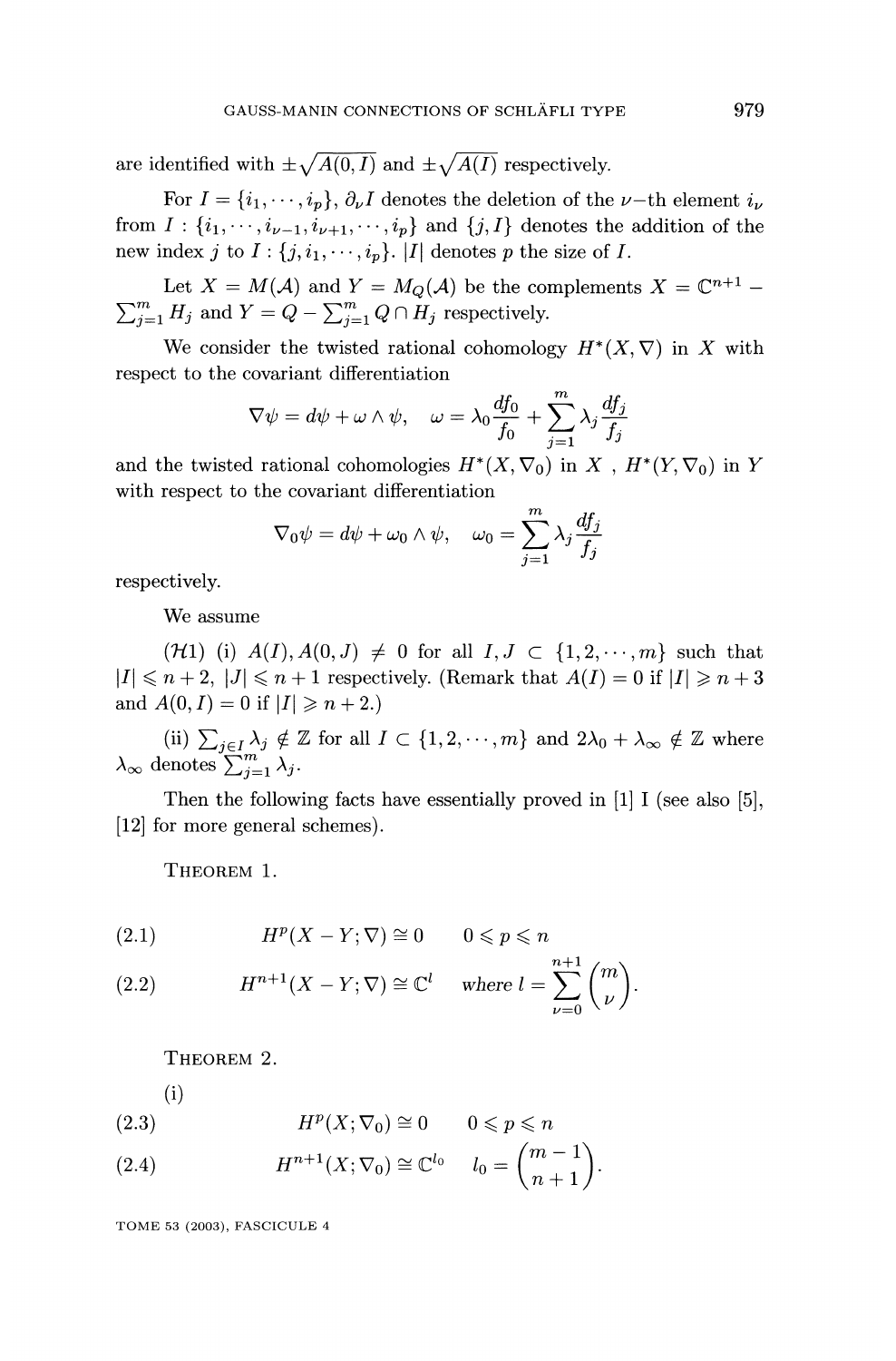(ii)

$$
(2.5) \tHp(Y; \nabla_0) \cong 0 \t 0 \le p \le n-1
$$

(2.6) 
$$
H^{n}(Y; \nabla_{0}) \cong \mathbb{C}^{l_{1}} \quad l_{1} = \sum_{\nu=0}^{n} {m \choose \nu} + {m-1 \choose n}.
$$

As for the relative cohomology, we have

THEOREM 3.

$$
(2.7) \tHp(X,Y; \nabla_0) \cong 0 \t 0 \le p \le n
$$

$$
(2.8) \tH^{n+1}(X,Y;\nabla_0) \cong H^{n+1}(X;\nabla_0) \oplus H^n(Y;\nabla_0)
$$

so that

(2.9) 
$$
H^{n+1}(X, Y; \nabla_0) \cong \mathbb{C}^l
$$

where  $l = l_0 + l_1$ .

A basis of  $H^{n+1}(X - Y; \nabla)$  can be given as

$$
\varphi(I)=\frac{\tau}{f_{i_1}f_{i_2}\cdots f_{i_l}}
$$

for  $I = \{i_1, \dots, i_p\}$ ,  $1 \leq i_1 < \dots < i_p \leq m$ ,  $0 \leq p \leq n+1$ , where  $\tau = dx_1 \wedge dx_2 \wedge \cdots \wedge dx_{n+1}.$ 

We denote by  $\varphi(\emptyset)$  the  $\varphi(I)$  when I is empty.

On the other hand, a basis of  $H^{n+1}(X; \nabla_0)$  can be given by  $\varphi(I)$  for  $I = \{i_1, \ldots, i_{n+1}\}, |I| = n + 1$ ,

$$
\varphi(I)=[I]^{-1}d\log f_{i_1}\wedge\cdots\wedge df_{i_{n+1}}
$$

with the following fundamental relations:

(2.10) 
$$
\omega_0 \wedge d \log f_{j_1} \wedge \cdots \wedge \log f_{j_n} \sim 0 \text{ in } H^{n+1}(X; \nabla_0)
$$

for arbitrary indices  $J = \{j_1, \dots, j_n\}, 1 \leq j_1 < j_2 < \dots < j_n \leq m$ .

THEOREM 4. - A basis of  $H^n(Y; \nabla_0)$  can be given by

$$
\varphi_Q(I) = \frac{\tau_Q}{f_{i_1} f_{i_2} \cdots f_{i_p}}
$$

for  $I = \{i_1, \dots, i_p\}, 1 \leq i_1 < \dots < i_p \leq m, 0 \leq p \leq n+1$ , where  $\tau_Q$ denotes the invariant n-form

$$
\tau_Q = 2 \left[ \frac{\tau}{df_0} \right]_{f_0=0} = \sum_{\nu=1}^{n+1} (-1)^{\nu} x_{\nu} dx_1 \wedge \cdots \wedge dx_{\nu-1} \wedge dx_{\nu+1} \wedge \cdots \wedge dx_{n+1}.
$$

ANNALES DE L'INSTITUT FOURIER

980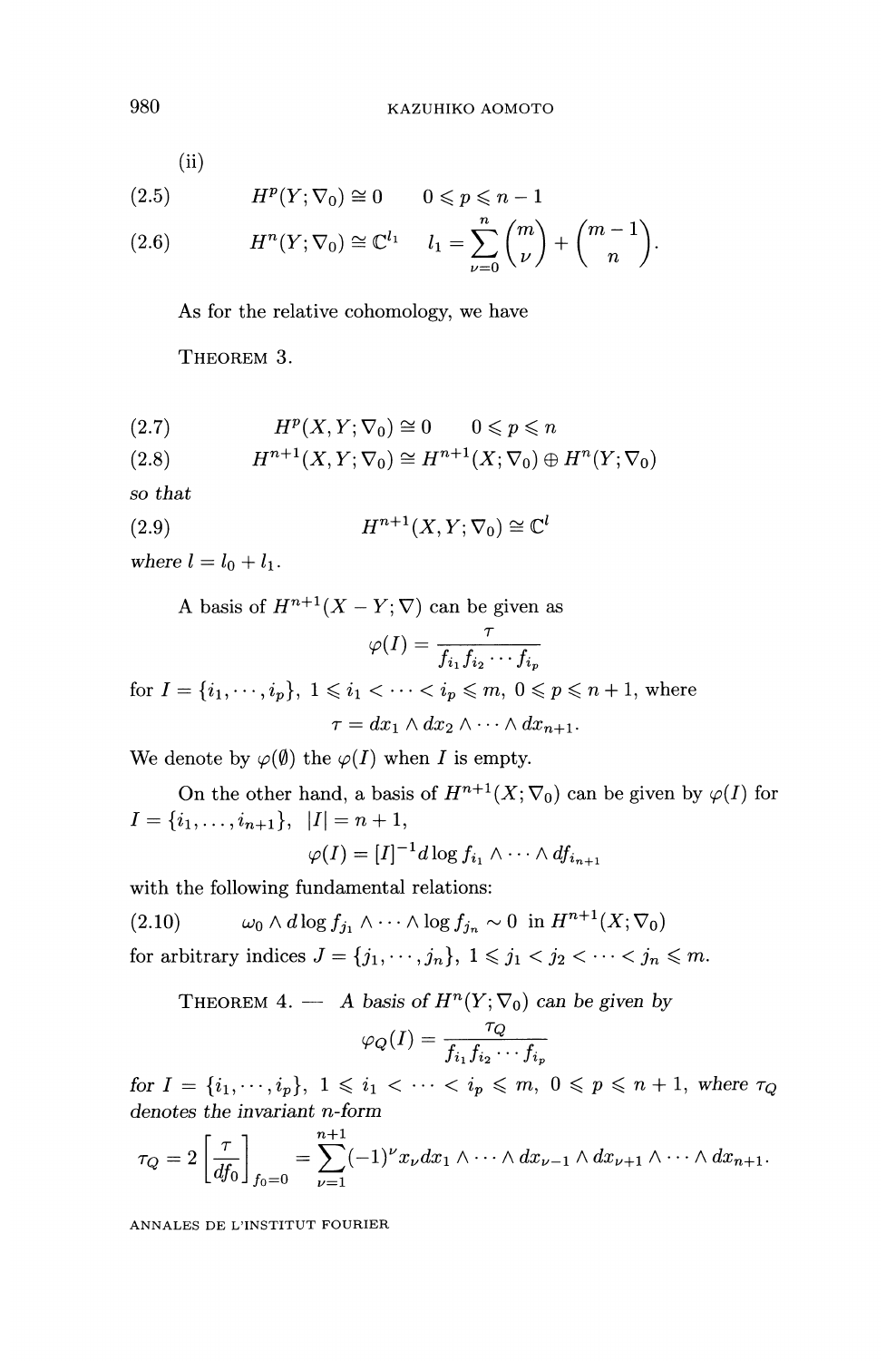The fundamental relations are written as follows:

For arbitray  $(n+2)$  indices  $J = \{j_1, \dots, j_{n+2}\},\$ 

(2.11) 
$$
\frac{1}{2} \sum_{1 \le \mu \neq \nu \le n+2} (-1)^{\mu+\nu} \varphi_Q(\partial_\mu \partial_\nu J) \frac{A(0, \partial_\mu \partial_\nu J)}{A(0, \partial_\mu J)} + \sum_{\mu=1}^{n+2} (-1)^{\mu} \varphi_Q(\partial_\mu J) \frac{A(\partial_\mu J)}{A(0, \partial_\mu J)} = 0.
$$

Proof 1. - There exist uniquely the constants  $c_{\mu,\nu}$  and  $c_{\mu}$  such that

$$
f_0(x) = \sum_{1 \le \mu, \nu \le n+2, \mu \ne \nu} c_{\mu,\nu} f_{j_\mu}(x) f_{j_\nu}(x) + \sum_{\mu=1}^{n+2} 2c_\mu f_{j_\mu}(x).
$$

This identity gives (2.11). See (4.9), (4.11) in [1] I.

The Jacobi identities show

$$
A(0,\partial_{\mu}J)A(0,\partial_{\nu}J) = A\begin{pmatrix} 0, \partial_{\mu}J \\ 0, \partial_{\nu}J \end{pmatrix}^{2}, A(0,\partial_{\mu}J)A(J) = A\begin{pmatrix} 0, \partial_{\mu}J \\ J \end{pmatrix}^{2}
$$

since  $A(0, J) = 0$ .

For general  $I = \{i_1, \dots, i_p\}$ , we denote further

$$
\varphi_*(I) = \varphi(I) + \sum_{\nu=1}^p (-1)^{\nu} A \binom{0, \partial_{\nu} I}{I} \varphi(\partial_{\nu} I)
$$

$$
\varphi_{Q,*}(I) = \varphi_Q(I) + \sum_{\nu=1}^p (-1)^{\nu} A \binom{0, \partial_{\nu} I}{I} \varphi_Q(\partial_{\nu} I)
$$

whence

$$
\left.\frac{\varphi(I)}{df_0}\right\}_{f_0=0}=\frac{1}{2}\varphi_Q(I),\ \left.\left\lfloor\frac{\varphi_*(I)}{df_0}\right\rfloor_{f_0=0}=\frac{1}{2}\varphi_{Q,*}(I).
$$

As a consequence of Theorem 4

COROLLARY 1. - Another basis of  $H^{n}(Y, \nabla_0)$  can be given by the n-forms:

 $\varphi_Q(I), |I| \leq n$  and the logarithmic forms  $d \log f_{i_1} \wedge \cdots \wedge d \log f_{i_n}$ with the fundamental relations

$$
(2.12) \t\t 0 \sim \omega_0 \wedge d \log f_{j_1} \wedge \cdots \wedge d \log f_{j_{n-1}}
$$

for arbitrary indices  $J = \{j_1, \dots, j_{n-1}\}.$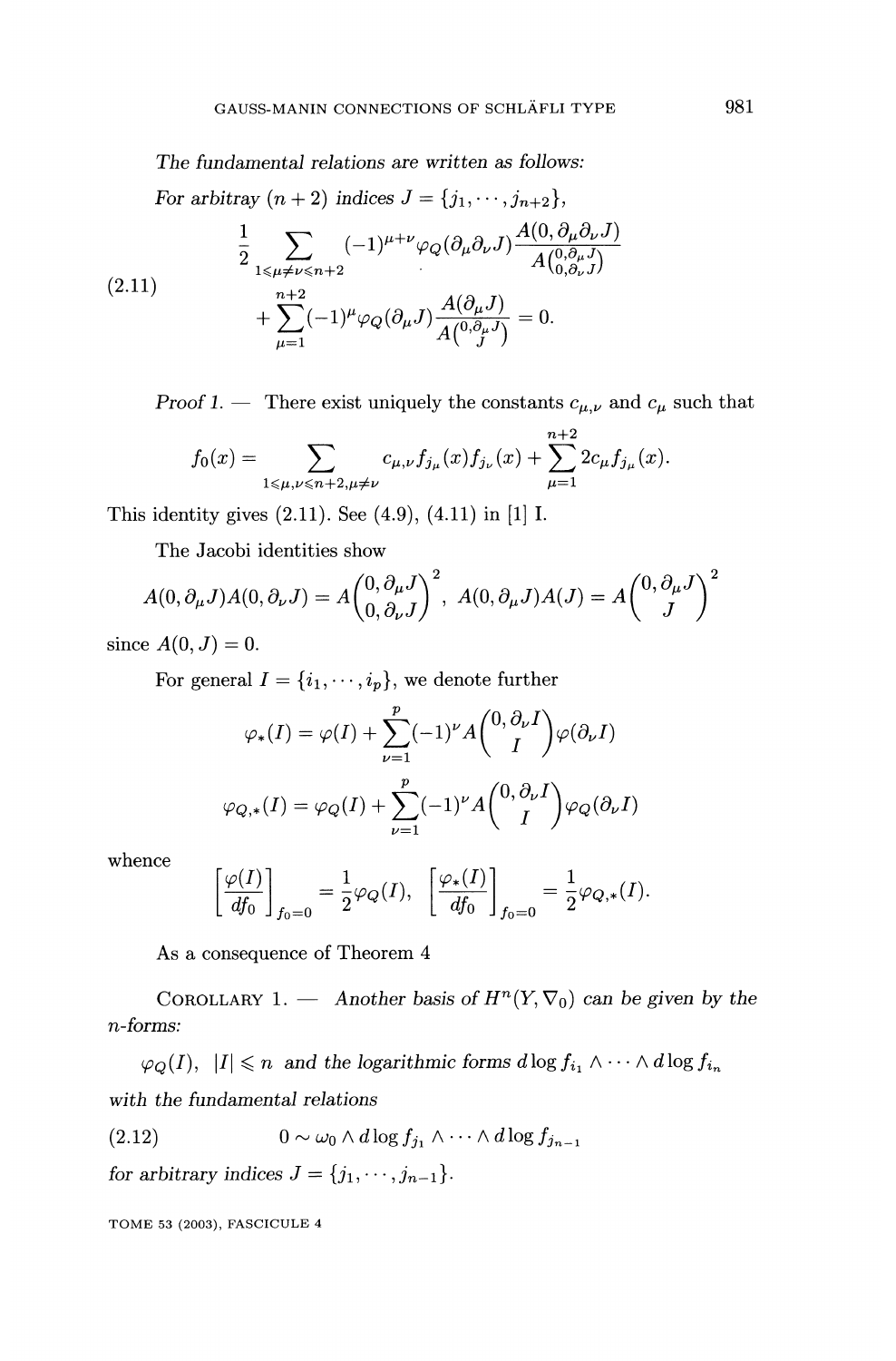Proof 2.  $-$  See (4.12) [1] I.

(2.11) and (2.12) are equivalent to each other, since we have the relations in  $H^n(Y, \nabla_0)$ , for  $I = \{i_1, \dots, i_n\},\$ 

$$
(2.13) \qquad \lambda_{\infty}d\log f_{i_1}\wedge\cdots\wedge d\log f_{i_n}\sim-\sum_{j\notin I,1\leqslant j\leqslant m}\lambda_j[j,I]\varphi_{Q,*}(j,I)
$$

and conversely for  $I = \{i_1, \dots, i_{n+1}\},\$ 

$$
(2.14) \quad [I]\frac{A(I)}{A(0,I)}\varphi_{Q,*}(I) \sim \sum_{\nu=1}^{n+1} (-1)^{\nu} d \log f_{i_1} \wedge \cdots \langle i_{\nu} \rangle \cdots \wedge d \log f_{i_{n+1}}.
$$

#### 3. Twisted cycles.

We put 
$$
x_j = \sqrt{-1}\xi_j
$$
 and  $u_{j0} = \sqrt{-1}u'_{j0}$ ,  $(u'_{j0}, u_{j\nu} \in \mathbb{R})$  so that  
(3.1)  $f_j(x) = \sqrt{-1}f'_j(\xi)$ 

where  $f_j'(\xi) = \sum_{\nu=1}^{n+1} u_{j\nu} \xi_{\nu} + u_{j0}'$  define real polynomials.

The hypersphere Q is expressed as

$$
Q: f_0'(\xi) = 1 - \xi_1^2 - \dots - \xi_{n+1}^2 = 0.
$$

The real part  $\Re Q$  is defined to be the subset of  $Q$  such that all the  $\xi_j$  are real.

We define the real symmetric configuration matrix  $A' = (a'_{ij})_{0 \le i, j \le m}$ with the entries

$$
a'_{ij} = \sum_{\nu=1}^{n+1} u_{i\nu} u_{j\nu} - u'_{i0} u'_{j0} \quad (1 \le i, j \le m)
$$
  

$$
a'_{i0} = u'_{i0}, \ a'_{00} = -1.
$$

The subdeterminants  $A'(\frac{I}{I})$ ,  $A'(\frac{0,I}{0,I})$ ,  $A'(\frac{0,I}{I})$ ,  $A'(\frac{I}{0,I})$  are defined as before. Hence  $A(I), -A'(0, I) = A(0, I).$ 

Assume now

( $H2$ ) For all  $I (1 \leq |I| \leq n + 1)$ ,  $A'(I) > 0$  (remark that  $-A'(0, I) > 0$  $A'(I)$ ).

Under the hypotheses  $(\mathcal{H}1), (\mathcal{H}2)$  we have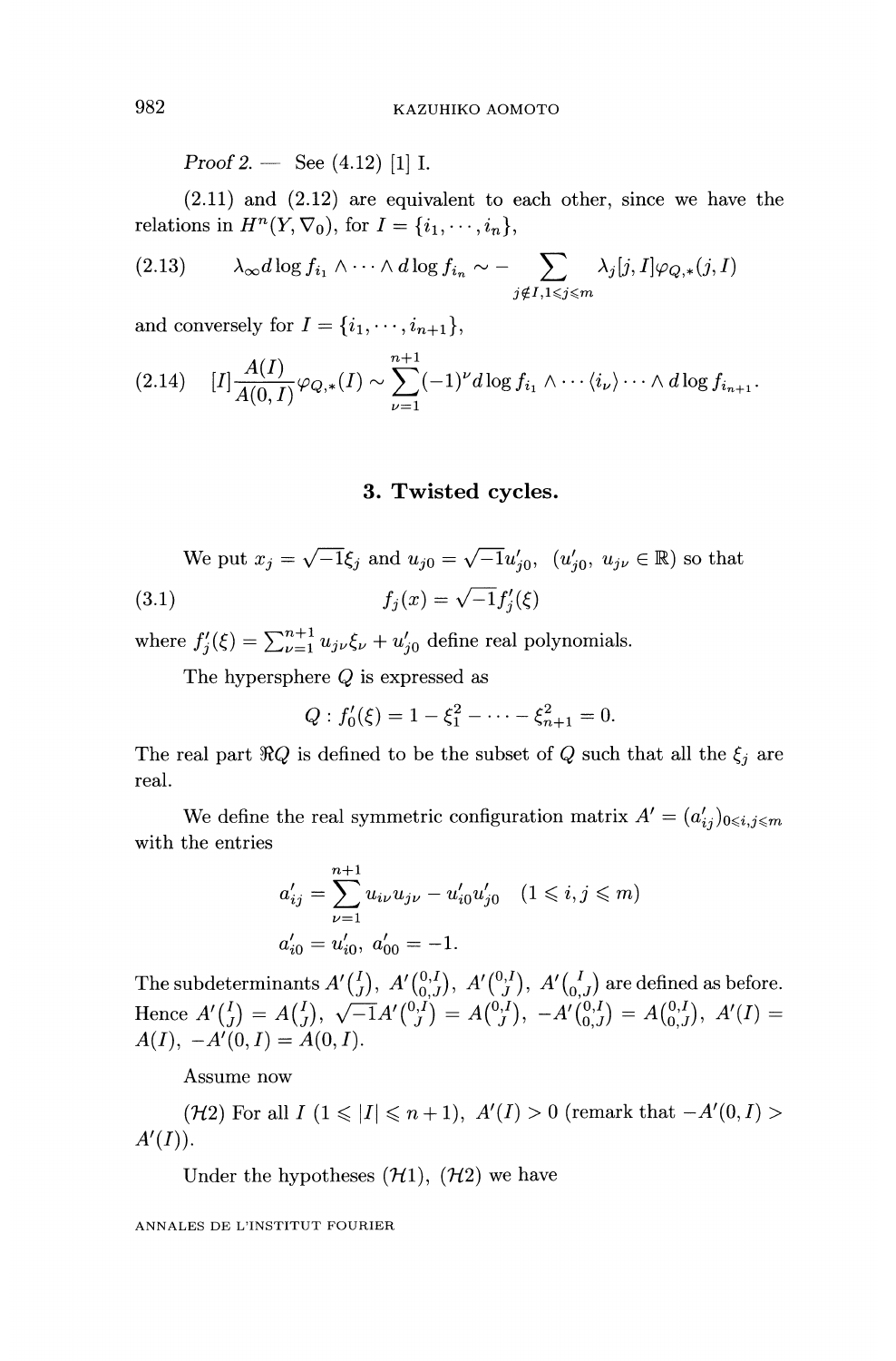PROPOSITION  $1. -$  The real hyperplane arrangement  $\mathcal{A}' = \{H'_i\}_{1 \leq i \leq m}$  gives the real  $(n-1)$  dimensional hypersphere arrangement  $\{H'_i \cap \Re Q\}_{1 \leq i \leq m}$  in Q.

Let  $\mathcal{L}_{-\omega}$  and  $\mathcal{L}_{-\omega_0}$  be the dual of the local systems in  $X - Y$  and Y which are defined by the functions  $U'$  and  $U'_0$ :

$$
U'(\xi) = f'_0(\xi)^{\lambda_0} f'_1(\xi)^{\lambda_1} \cdots f'_m(\xi)^{\lambda_m}
$$
  

$$
U'_0(\xi) = f'_1(\xi)^{\lambda_1} \cdots f'_m(\xi)^{\lambda_m}
$$

respectively. Then  $H^{n+1}(X-Y; \nabla)$  and  $H_{n+1}(X-Y; \mathcal{L}_{-\omega})$  gives the perfect pairing of each other by integration,

(3.2) 
$$
H^{n+1}(X - Y; \nabla) \times H_{n+1}(X - Y; \mathcal{L}_{-\omega}) \longrightarrow \mathbb{C}
$$

$$
(\varphi, \mathcal{C}) \longrightarrow \hat{\varphi} = \int_{\mathcal{C}} U' \varphi
$$

where  $\varphi$  and C denote an  $(n+1)$  dimensional form and an  $(n+1)$  dimensional twisted cycle in  $X - Y$ .

Similarly  $H^{n+1}(Y; \nabla_0)$  and  $H_n(Y; \mathcal{L}_{-\omega_0})$  gives the perfect pairing of each other

(3.3) 
$$
H^{n}(Y; \nabla_{0}) \times H_{n}(Y; \mathcal{L}_{-\omega_{0}}) \longrightarrow \mathbb{C}
$$

$$
(\varphi \bar{Q}, C) \longrightarrow \hat{\varphi} \bar{Q} = \int_{\mathcal{C}} U'_{0} \varphi_{Q}.
$$

The common parts of non-compact connected components of  $\mathbb{R}^{n+1}$  –  $\cup_{j=1}^m H'_j$  with Q gives a basis of twisted cycles in  $H_n(Y; \mathcal{L}_{-\omega_0})$ .

The intersection of the closure of a non-compact connected component with Q corresponds exactly to a connected component of  $\Re Q - \bigcup_{i=1}^{m} \Re Q \cap$  $H'_{i}$ . The number of such connected components is equal to  $l_1$  which is also equal to  $|\chi(Q - \bigcup_{j=1}^{m} Q \cap H'_j)|$  the absolute value of the Euler number of  $Q - \bigcup_{j=1}^{m} Q \cap H'_j$ .

Let  $\Delta$  be a chamber in  $X - Y$  which is a common part of the inside of  $\Re Q$  and a non-compact chamber of  $\mathcal{A}'$ .

We consider the hypergeometric pairings

(3.4) 
$$
\widehat{\varphi'}(I) = \int_{\Delta} U'(\xi) \varphi'(I)
$$

(3.5) 
$$
\widehat{\varphi_Q}(I) = \int_{\partial \Delta \cap Q} U_0'(\xi) \varphi_Q'(I)
$$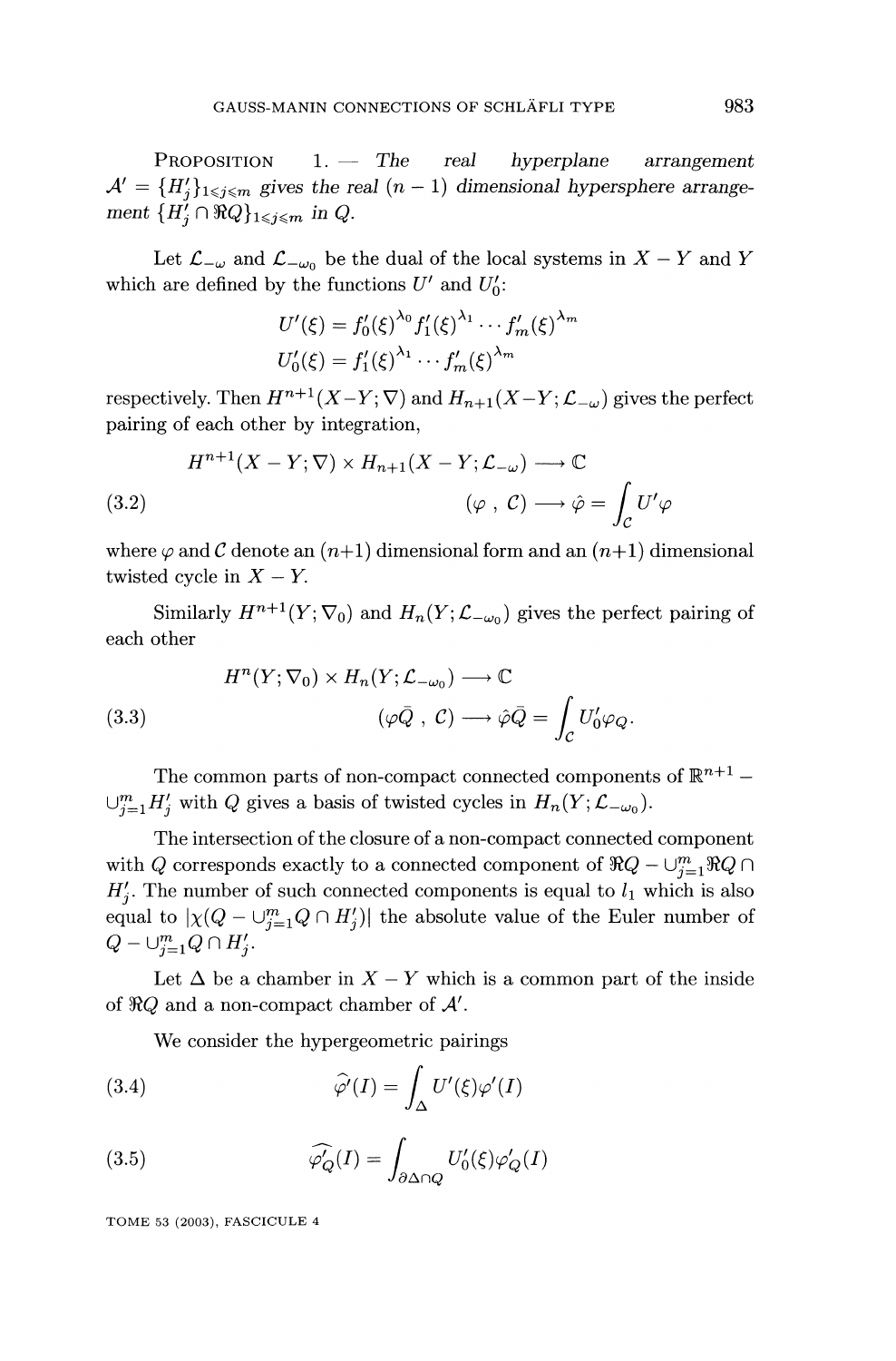for

$$
\varphi'(I) = \frac{\tau'}{f'_{i_1} \cdots f'_{i_p}} \quad (I = \{i_1, \cdots, i_p\}, \ 0 \le p \le n+1)
$$

$$
\varphi'_Q(I) = \frac{\tau'_Q}{f'_{i_1} \cdots f'_{i_p}} \quad (I = \{i_1, \cdots, i_p\}, \ 0 \le p \le n+1)
$$

where

$$
\tau' = d\xi_1 \wedge \cdots \wedge d\xi_{n+1}
$$
  

$$
\tau'_Q = \sum_{\nu=1}^{n+1} (-1)^{\nu} \xi_{\nu} d\xi_1 \wedge \cdots \langle \nu \rangle \cdots \wedge d\xi_{n+1}
$$

respectively.

Remark that

(3.6) 
$$
\lim_{\lambda_0 \to -1} -2(\lambda_0 + 1) \int_{\Delta} U'(\xi) \varphi'(I) = \int_{\partial \Delta \cap Q} U'_0(\xi) \varphi'_Q(I).
$$

We have similar relations to (2.13) and (2.14) between

$$
\varphi_Q(I) = \frac{\tau'_Q}{f'_{i_1} \cdots f'_{i_n}}, \ \ I = \{i_1, \cdots, i_n\}
$$

and the logarithmic forms

$$
d\log f'_{j_1}\wedge\cdots\wedge d\log f'_{j_n}.
$$

## 4. Basic invariant 1-forms and Gauss-Manin connections (main results).

The arrangement  $A'$  has a singualrity if and only if

(4.1) 
$$
A'(I) = 0
$$
 or  $A'(0,I) = 0$ 

for a certain  $I = \{i_1, \dots, i_p\} \subset \{1, 2, \dots, m\}$   $p \leq n + 2$  or  $p \leq n + 1$ . These correspond to the singular loci

(4.2) 
$$
df'_0 \wedge df'_{i_1} \wedge \cdots \wedge df'_{i_p} = 0, \ \ f'_0 = f'_{i_1} = \cdots = f'_{i_p} = 0
$$

or

(4.3) 
$$
df'_{i_1} \wedge \cdots \wedge df'_{i_p} = 0, \ \ f'_{i_1} = \cdots = f'_{i_p} = 0.
$$

This observation seems to come as early as from F. Pham's paper [11].

 $\{\widehat{\varphi'}(I)\}_{I,0\leq |I|\leq n+1}$  give a basis of linearly independent integrals for  $\widehat{\varphi'}$ of (3.4).

ANNALES DE L'INSTITUT FOURIER

984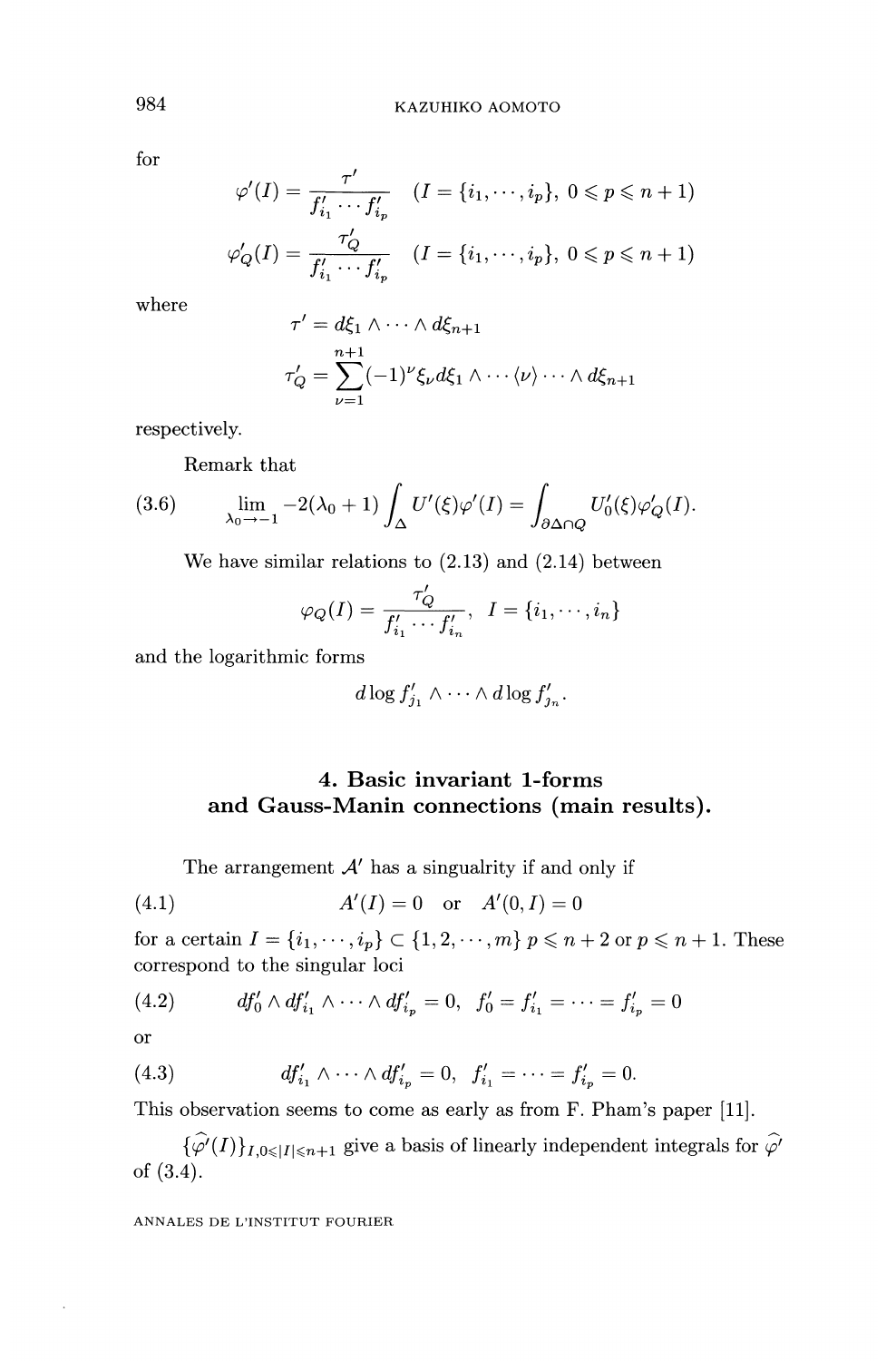On the other hand, the integrals

(4.4) 
$$
\widehat{\widehat{\varphi}'}(I) = \sqrt{A(I)} \int U' f_0'^q \varphi'(I) \quad \text{for } |I| = 2q \leq n+1
$$

(4.5) 
$$
\widehat{\varphi'}(I) = \sqrt{A(0, I)} \int U' f_0'^q \varphi'(I) \text{ for } |I| = 2q - 1 \leq n + 1
$$

give another equivalent system of (3.4). Since  $\{\varphi'(I)\}_I$  and  $\{f_0'^q \varphi'(I)\}_I$ give two bases in the same cohomology  $H^{n+1}(X-Y; \nabla)$ , the corresponding integrals  $\{\widehat{\varphi'}(I)\}_I$  and  $\{\widehat{\varphi'}(I)\}_I$  are connected with each other by contiguity relations.

The Gauss-Manin connection concerning  $\hat{\hat{\varphi}}(I)$  can be expressed by "closed 1-forms" as follows.

DEFINITION  $1.$  - We define the closed 1-forms

(i)

$$
\omega' \binom{I}{I,j,k} = \frac{1}{2\sqrt{-1}} d \log \left( \frac{-b + \sqrt{b^2 - 1}}{-b - \sqrt{b^2 - 1}} \right)
$$

or

$$
\omega' \binom{I}{I,j,0} = \frac{1}{2} d \log \left( \frac{-b + \sqrt{b^2 - 1}}{-b - \sqrt{b^2 - 1}} \right)
$$

for  $b = \frac{1}{\sqrt{A'(I_1A)(I_2A)(I_3A)}}$ ,  $I \subset \{0,1,2,\dots,m\}$  and  $j,k \notin I$ ,  $j \neq k$  according as

The closed 1-form

$$
db = \left\{ \frac{A'(I)A'(I,j,k)}{A'(I,j)A'(I,k)} \right\}^{\frac{1}{2}} \omega' \binom{I}{I,j,k}
$$

will be denoted by  $\omega' \begin{pmatrix} I, j \\ I, k \end{pmatrix}$  or  $\omega' \begin{pmatrix} I, k \\ I, j \end{pmatrix}$ .

(ii)

$$
\omega'\binom{I}{I,j} = d\log\frac{A'(I)}{A'(I,j)}.
$$

The fundamental hierarchical identities among them hold as a result of Jacobi identities:

(i) For 
$$
I \subset J
$$
 and  $|J| = |I| + 4$ ,

(4.6) 
$$
\sum_{I \subset K \subset J, |K| = |I| + 2} \omega' \binom{I}{K} \wedge \omega' \binom{K}{J} = 0.
$$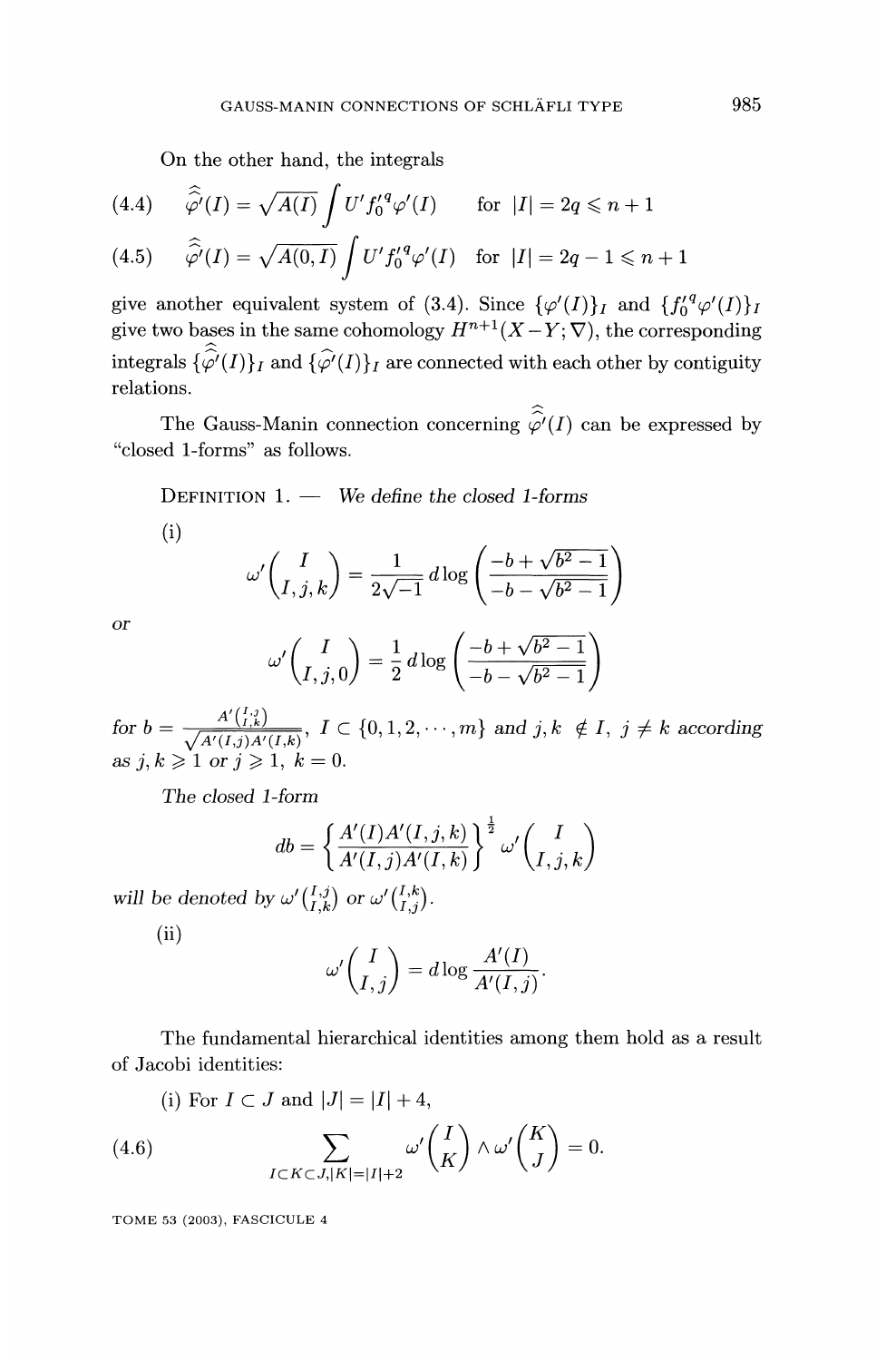(ii)

(4.7) 
$$
\omega' \begin{pmatrix} I \\ I, j, k \end{pmatrix} \wedge \left\{ \omega' \begin{pmatrix} I, k \\ I, j, k \end{pmatrix} - \omega' \begin{pmatrix} I \\ I, j \end{pmatrix} \right\} = 0.
$$

*Proof 3.* — See  $(R.I_1)$  and  $(R.I_2)$  in [1] I.

Under these notations, we have

THEOREM  $5.$  - Regarded as functions of the configuration matrix A', the Gauss-Manin connections for  $\widehat{\hat{\varphi}'}(I)$  can be expressed as

(4.8) 
$$
d\hat{\hat{\varphi}}(I) = F_1 + F_2 + F_3 + F_4 + F_5 + F_6
$$

where  $F_1, F_2, F_3, F_4, F_5, F_6$  are given as follows:

Case  $|I| = 2q$ 

$$
F_1 = \frac{1}{4(\lambda_0 + q + 1)} \left\{ \sum_{j,k \ge 1; j,k \notin I, j \ne k} \lambda_j \lambda_k \omega' \binom{I}{I,j,k} \hat{\varphi}^i(I,j,k) \right\}
$$
  
\n
$$
F_2 = -\frac{(2\lambda_0 + \lambda_\infty + n + 2)}{2(\lambda_0 + q + 1)} \left\{ \sum_{j \ge 1; j \notin I} \lambda_j \omega' \binom{I}{I,j,0} \hat{\varphi}^i(I,j) \right\}
$$
  
\n
$$
F_3 = \frac{1}{2} \left\{ -\sum_{\nu=1}^{2q} \lambda_{i_\nu} \omega' \binom{\partial_\nu I}{I} - \sum_{k \ge 1; k \notin I} \lambda_k \omega' \binom{I}{I,k} + (2\lambda_0 + \lambda_\infty + n + 2) \omega' \binom{I}{I,0} \right\} \hat{\varphi}^i(I)
$$
  
\n
$$
F_4 = \frac{1}{2} (\lambda_0 + q) \sum_{1 \le \mu, \nu \le 2q, \mu \ne \nu} \omega' \binom{\partial_\mu \partial_\nu I}{I} \hat{\varphi}^i(\partial_\mu \partial_\nu I)
$$
  
\n
$$
F_5 = \sum_{k \ge 1; k \notin I} \sum_{1 \le \nu \le 2q} \lambda_k \omega \binom{I}{\partial_\nu I, k} \hat{\varphi}^i(\partial_\nu I, k)
$$
  
\n
$$
F_6 = -(2\lambda_0 + \lambda_\infty + n + 2) \sum_{1 \le \nu \le 2q} \omega \binom{I}{\partial_\nu I, 0} \hat{\varphi}^i(\partial_\nu I).
$$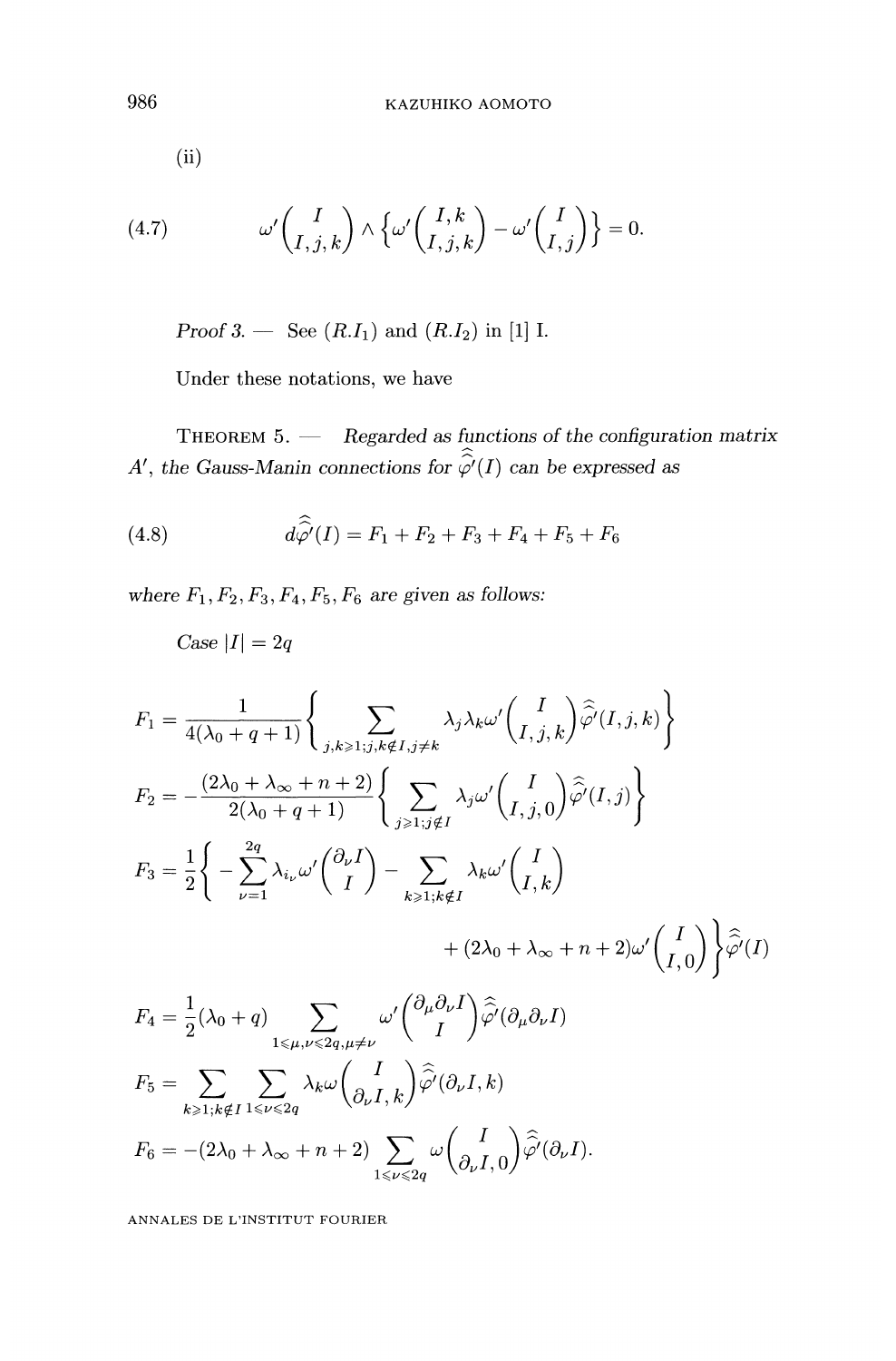Case |I| = 
$$
2q - 1
$$
  
\n
$$
F_1 = \frac{1}{4(\lambda_0 + q)} \Biggl\{ \sum_{j,k \ge 1; j,k \notin I, j \ne k} \lambda_j \lambda_k \omega' \binom{0, I}{0, I, j, k} \widehat{\varphi'}(I, j, k) \Biggr\}
$$
\n
$$
F_2 = \frac{1}{2} \Biggl\{ - \sum_{\nu=1}^{2q-1} \lambda_{i_{\nu}} \omega' \binom{0, \partial_{\nu} I}{0, I} - \sum_{k \ge 1; k \notin I} \lambda_k \omega' \binom{0, I}{0, I, k} + (2\lambda_0 + \lambda_{\infty} + n + 2) \omega' \binom{I}{0, I} \Biggr\} \widehat{\varphi'}(I)
$$
\n
$$
F_3 = (\lambda_0 + q) \sum_{1 \le \mu, \nu \le 2q-1, \mu \ne \nu} \omega' \binom{0, \partial_{\mu} \partial_{\nu} I}{0, I} \widehat{\varphi'}(\partial_{\mu} \partial_{\nu} I)
$$
\n
$$
F_4 = -2(\lambda_0 + q) \sum_{1 \le \nu, \nu \le 2q-1} \omega' \binom{\partial_{\nu} I}{0, I} \widehat{\varphi'}(\partial_{\nu} I)
$$
\n
$$
F_5 = \sum_{k \ge 1; k \notin I} \sum_{1 \le \nu \le 2q-1} \lambda_k \omega' \binom{0, I}{0, \partial_{\nu} I, k} \widehat{\varphi'}(\partial_{\nu} I, k)
$$
\n
$$
F_6 = - \sum_{k \ge 1} \lambda_k \omega' \binom{0, I}{\partial_{\nu} I, k} \widehat{\varphi'}(I, k).
$$

Similarly we can obtain an explicit expression of Gauss-Manin connection for  $\hat{\varphi'}(I)$ . But in this case it is not written in closed 1-forms.

Proof 4. - This theorem has been essentially proved in Proposition 2.4<sub>p</sub>, Propositon 2.4<sub>p</sub>, Proposition 2.4<sub>p</sub> in [1] by the homogenization of the integrals (3.4) and (3.5) , also of (4.4) and (4.5). In fact, we put  $t_j = t_0 x_j$   $1 \leqslant j \leqslant n+1$  and

$$
\tilde{f}_j(t) = t_0 f_j\Big(\frac{t_1}{t_0}, \cdots, \frac{t_{n+1}}{t_0}\Big)
$$

and consider the homogeneous integrals

$$
\tilde{\varphi}_{+}(I) = \int_{\tilde{C}} \exp\left(-\frac{1}{2}(t_0^2 + t_1^2 + \dots + t_{n+1}^2)\right)
$$

$$
t_0^{\mu_0} \prod_{j=1}^m \tilde{f}_j(t)^{\lambda_j} \frac{dt_0 \wedge dt_1 \wedge \dots \wedge dt_{n+1}}{\tilde{f}_{i_1} \cdots \tilde{f}_{i_p}}
$$

and

$$
\tilde{\varphi}_{-}(I) = \int_{\tilde{\mathcal{C}}} \exp\left(-\frac{1}{2}(t_0^2 + t_1^2 + \dots + t_{n+1}^2)\right)
$$

$$
t_0^{\mu_0 - 1} \prod_{j=1}^m \tilde{f}_j(t)^{\lambda_j} \frac{dt_0 \wedge dt_1 \wedge \dots \wedge dt_{n+1}}{\tilde{f}_{i_1} \cdots \tilde{f}_{i_p}}
$$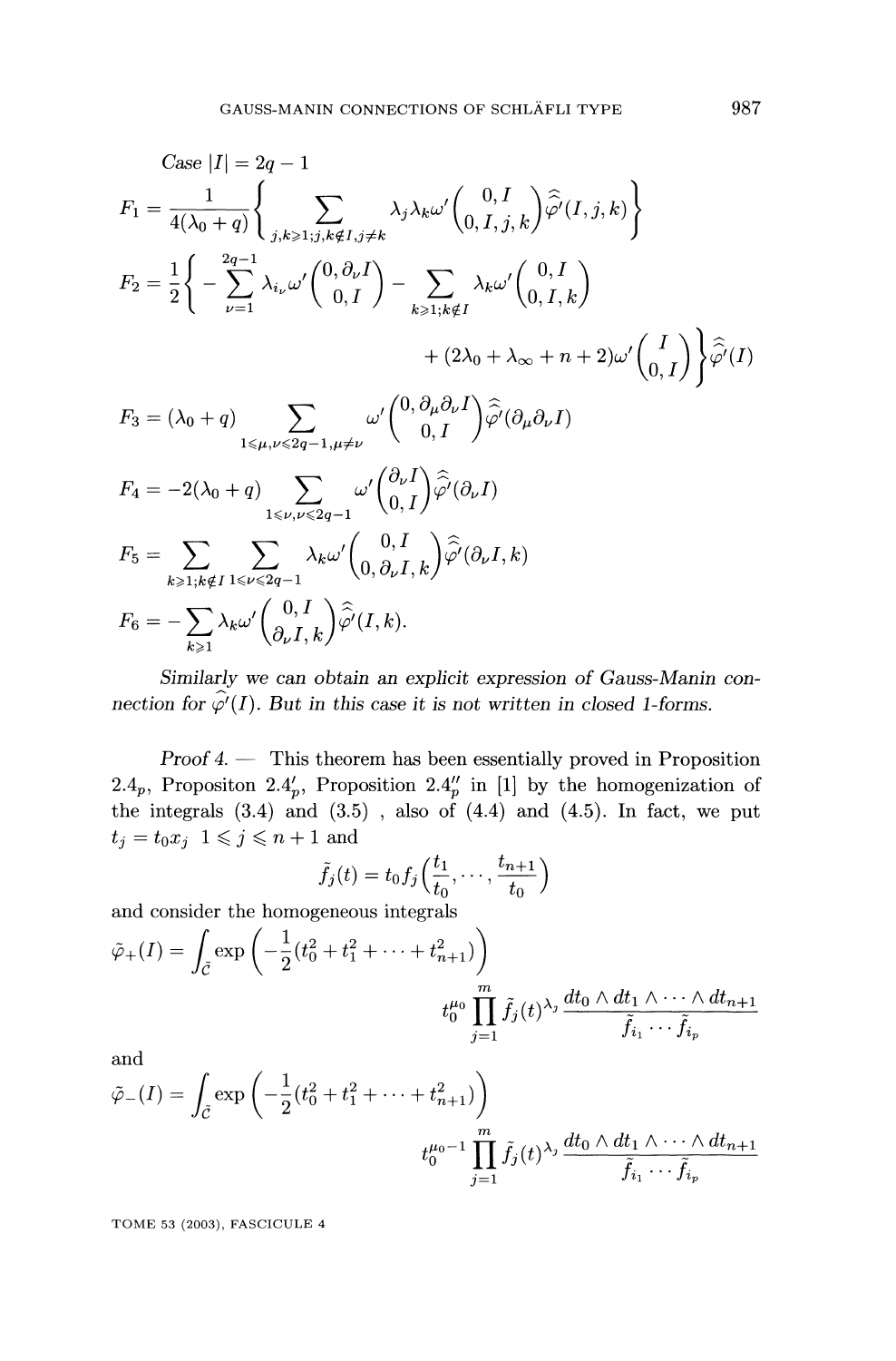respectively for  $I = \{i_1, \dots, i_p\}, i_{\nu} \geq 1$ . Then by the identification (3.1)  $\tilde{\varphi}(I), \tilde{\varphi}(0, I)$  equal the integrals

$$
\Gamma\left(-\lambda_0 - \frac{p}{2}\right)2^{-\lambda_0 - \frac{p+2}{2}} (\sqrt{-1})^{\lambda_{\infty} + n + 1 - p} \int_C U'(\xi) f_0' \frac{p}{2}(\xi) \varphi'(I)
$$
  

$$
\Gamma\left(-\lambda_0 - \frac{p+1}{2}\right)2^{-\lambda_0 - \frac{p+3}{2}} (\sqrt{-1})^{\lambda_{\infty} + n + 1 - p} \int_C U'(\xi) f_0' \frac{p+1}{2}(\xi) \varphi'(I)
$$

integrated over suitable cycles C and  $\tilde{C}$  respectively. Here we put  $\mu_0 =$  $-2\lambda_0 - \lambda_\infty - n - 2$ . We apply Propositions 2.4<sub>p</sub>, 2.4<sub>p</sub>, 2.4<sub>p</sub> [1] I to  $\tilde{\varphi}(I), ~\tilde{\varphi}(0, I)$  and obtain (4.8).

To get an explicit form of Gauss-Manin connection for  $\widehat{\varphi'_{Q,*}}(I)$  we first define the following 1-forms  $\theta' \begin{pmatrix} \emptyset \\ I \end{pmatrix}$  in an inductive way.

DEFINITION 2.

$$
\theta' \binom{\emptyset}{i} = da'_{i0}
$$
  

$$
\theta' \binom{\emptyset}{i,j} = da'_{ij} - \frac{A' \binom{0,j}{i,j}}{A'(0,j)} da'_{0j} + \frac{A' \binom{0,i}{i,j}}{A'(0,i)} da'_{0i}
$$
  
...  

$$
\theta' \binom{\emptyset}{I} = \sum_{\nu=1}^{P} (-1)^{\nu} \frac{A' \binom{0,\partial_{\nu} I}{I}}{A'(0,\partial_{\nu} I)} \theta' \binom{\emptyset}{\partial_{\nu} I}
$$
  

$$
I = \begin{bmatrix} i_1 & i_1 \end{bmatrix} \in \begin{bmatrix} 1 & 2 & \cdots & m \end{bmatrix} \quad (n \geq 3)
$$

for  $I = \{i_1, \dots, i_p\} \subset \{1, 2, \dots, m\}, \ (p \geq 3).$ 

One may point out an important property for  $\theta' \begin{pmatrix} \emptyset \\ I \end{pmatrix}$ .

LEMMA 1. — If 
$$
p \ge n + 2
$$
, then  
\n(4.9) 
$$
\theta' \begin{pmatrix} \emptyset \\ I \end{pmatrix} = 0.
$$

This fact has been proved in [2] in an analytic way.

Furthermore one can make the following conjecture. For an arbitrary I, we have

(4.10) 
$$
\theta' \begin{pmatrix} \emptyset \\ I \end{pmatrix} \cong 0 \mod(A'(0, I), dA'(0, I))
$$

as module of differential forms, i.e., if  $A'(0, I) = 0$ , then  $\theta' {0 \choose I} = 0$ .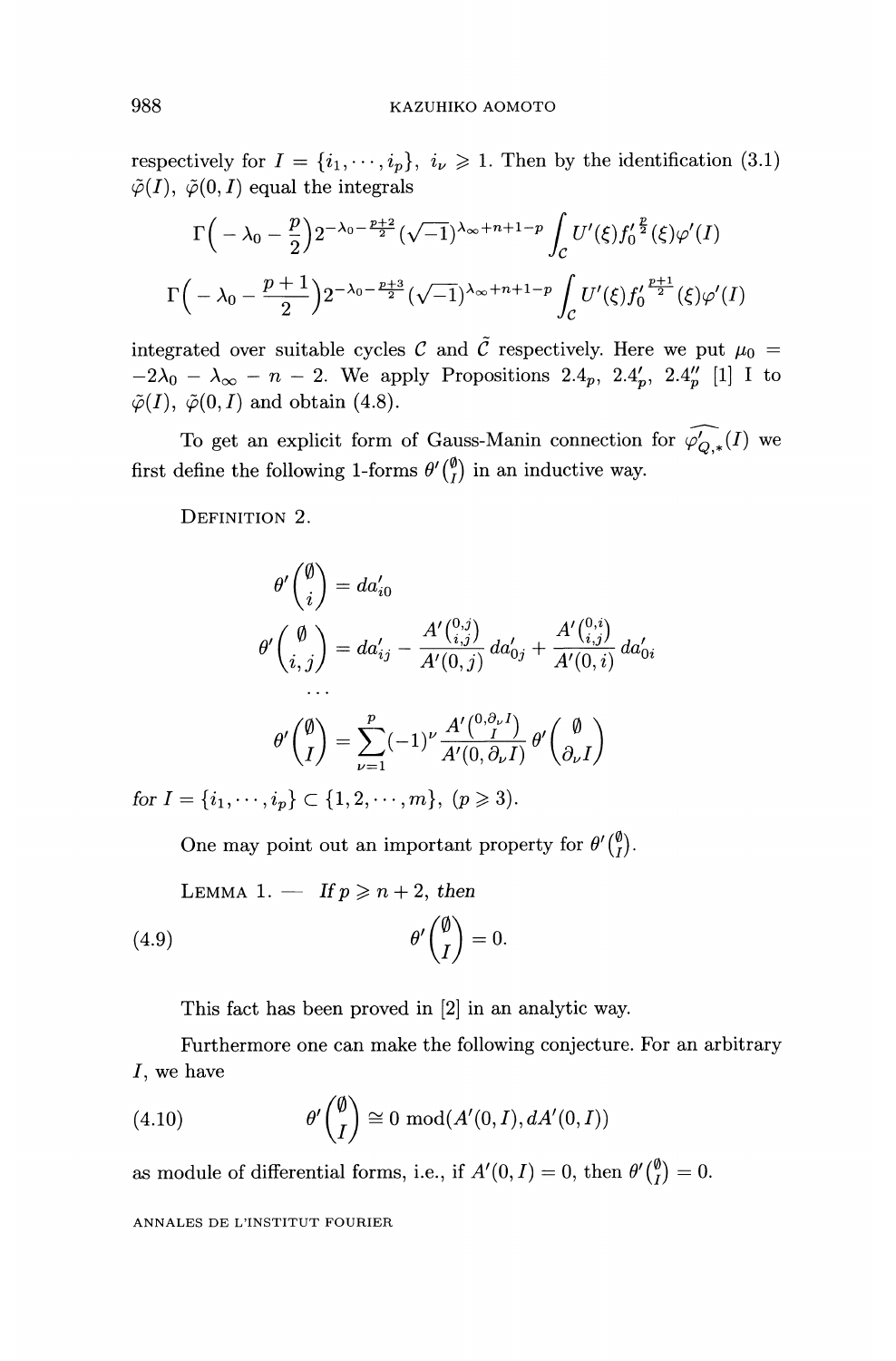In fact, for  $p = 2$  the following identity holds (see [2]):

$$
\frac{A'\binom{0,i}{0,j}}{A'(0,i,j)}\,\theta'\binom{\emptyset}{i,j}=\frac{1}{2}\{-dA'(0,i,j)+A'(0,i,j)d\log\left(A'(0,i)A'(0,j)\right)\}.
$$

We can write explicitly the Gauss-Manin connection for  $\widehat{\varphi}_Q'(\emptyset)$  by using the 1-forms  $\theta'(\frac{\emptyset}{I})$ .

THEOREM 6. - In  $X - Y$ , the integral  $\hat{\varphi}'(\emptyset)$  satisfies the variational formula

$$
d\widehat{\varphi'}(\emptyset) = \sum_{p=1}^{n+1} \frac{1}{p!} \sum_{I=(i_1,\cdots,i_p)} \frac{\lambda_{i_1} \cdots \lambda_{i_p}}{(\mu_0+1) \cdots (\mu_0+p-1)}
$$
  
(4.11) 
$$
\cdot \theta' \binom{\emptyset}{I} \frac{A'(I)}{A'(0,I)} \widehat{\varphi'_*}(I)
$$

for  $\mu_0 = -2\lambda_0 - \lambda_\infty - n - 2$ , where I moves over the set of different indices  $I \subset \{1, 2, \cdots, m\}.$ 

Proof 5. - This follows from  $(E.III_0)$  in [1] I and Lemma 1.

By taking the limit  $\lambda_0 \rightarrow -1$  and taking into consideration (3.6), we have

THEOREM 7.

$$
d\widehat{\varphi_Q}(\emptyset) = \sum_{p=1}^{n+1} \frac{1}{p!} \sum_{1 \le i_1 < \dots < i_p \le m} \frac{\lambda_{i_1} \cdots \lambda_{i_p}}{(-\lambda_{\infty} - n + 1) \cdots (-\lambda_{\infty} - n + p - 1)}
$$
  
(4.12) 
$$
\cdot \theta' \binom{\emptyset}{I} \frac{A'(I)}{A'(0, I)} \widehat{\varphi_{Q,*}}(I).
$$

Here  $\varphi'_*$  and  $\varphi'_{Q,*}$  are defined by

$$
\varphi'_{*}(I) = \varphi'(I) - \sum_{\nu=1}^{p} (-1)^{\nu} A' \binom{0, \partial_{\nu} I}{I} \varphi'(\partial_{\nu} I)
$$

$$
\varphi'_{Q,*}(I) = \varphi'_{Q}(I) - \sum_{\nu=1}^{p} (-1)^{\nu} A' \binom{0, \partial_{\nu} I}{I} \varphi'_{Q}(\partial_{\nu} I)
$$

One can get similar formulae for  $\widehat{\varphi_*}(I)$  although they are more complicated.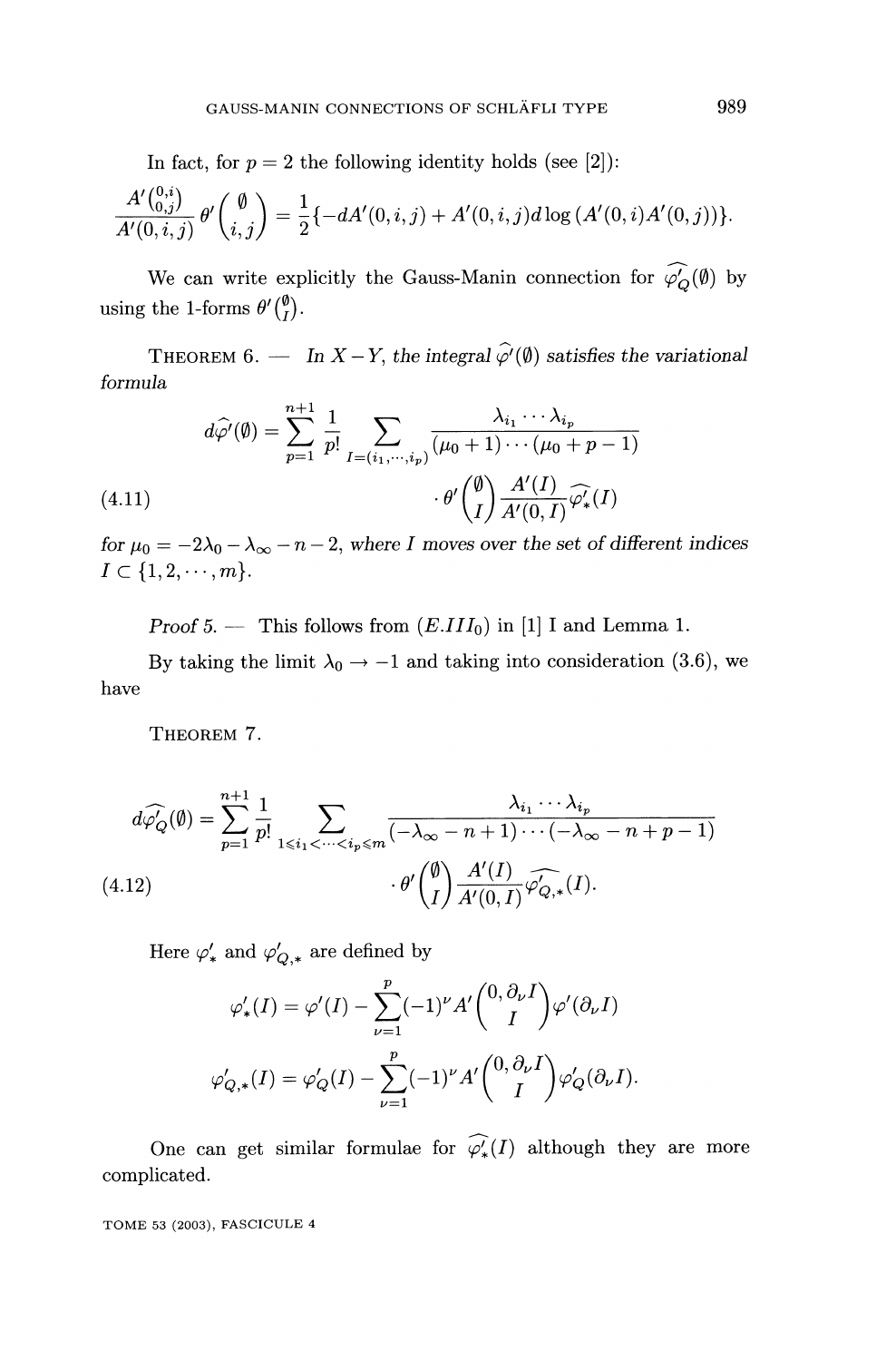Suppose now

 $a'_{0i} = 0$  for all i.

then

$$
\theta' \binom{\emptyset}{i} = 0, \quad \theta' \binom{\emptyset}{i,j} = da'_{ij}, \quad \theta' \binom{\emptyset}{I} = 0 \quad \text{for } |I| \geq 3
$$

and  $\varphi'_*(I) = \varphi'(I), \ \varphi'_{Q,*}(I) = \varphi'_Q(I)$  whence (4.11), (4.12) reduce

(4.13) 
$$
d\hat{\varphi}'(\emptyset) = -\frac{1}{2(\mu_0+1)} \sum_{1 \le i,j \le m, i \ne j} \lambda_i \lambda_j da'_{ij} \hat{\varphi}'(i,j)
$$

(4.14) 
$$
d\widehat{\varphi}_Q'(\emptyset) = -\frac{1}{2(\lambda_{\infty} + n - 1)} \sum_{1 \le i,j \le m, i \ne j} \lambda_i \lambda_j da'_{ij} \widehat{\varphi}_Q'(i,j)
$$

respectively.

Furthermore if  $\lambda_1, \dots, \lambda_m$  tend to 0, (4.13), (4.14) reduce to the Schalfli formula for the volume of a geodesic simplex.

#### 5. Variational formulae for volumes.

The angle  $\langle i, j \rangle$  between the hyperplanes  $H'_i$  and  $H'_j$  subtended by  $\Delta$  is defined uniquely by the equation

$$
(5.1)\qquad \qquad -\cos = a'_{ij}
$$

 $\langle i, j \rangle$  is also equal to the angle between the hyperspheres  $H_i' \cap \Re Q$  and  $H'_j \cap \Re Q$  subtended by the domain  $f'_i \geq 0$ ,  $f'_j \geq 0$  in  $\Re Q$ .

On the other hand, the normalized distance of  $H_i'$  and the origin is equal to  $\frac{a'_{0i}}{-\sqrt{-A'(0i)}}$ . These quantities are invariant under the action of  $O(n+1,\mathbb{R})$ .

We now consider the case where  $m = n + 1$ . By taking the limit  $\lambda_1, \dots, \lambda_{n+1} \to 0$ ,  $\widehat{\varphi'_Q}(\emptyset)$  becomes the volume for the simplex  $\Delta \cap Q$  in  $Q$ ,

$$
(5.2) \t\t V_{\emptyset} = \int_{\Delta \cap Q} \tau'_{Q}
$$

where

$$
\Delta \cap Q: f_1' \geqslant 0, \cdots, f_{n+1}' \geqslant 0.
$$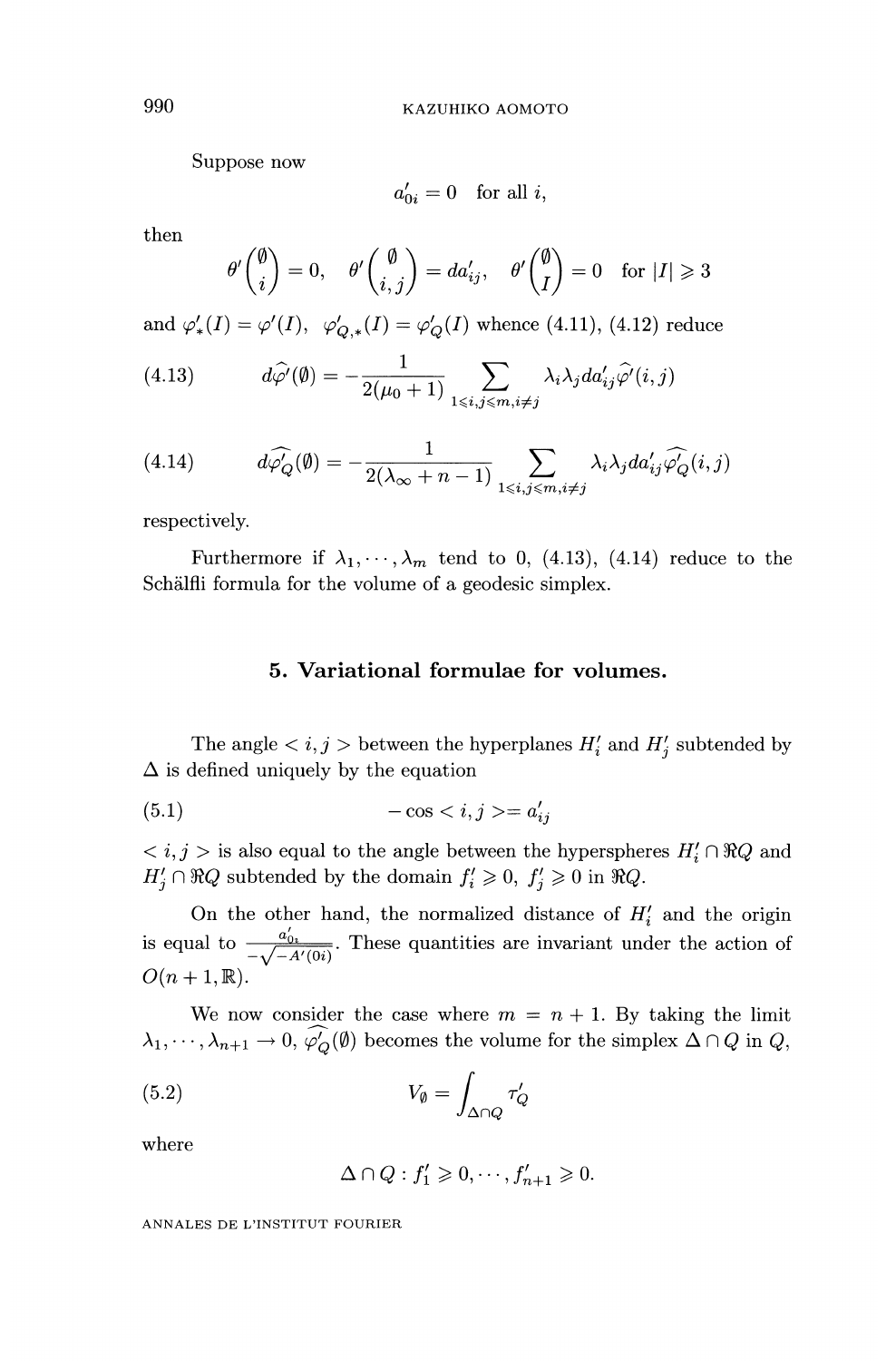We can apply the formulae (4.13), (4.14) to  $V_{\emptyset}$ . The intersection  $f'_1 = \cdots f'_{n+1} = 0$  with Q is isomorphic up to similarity to the  $(n - p)$ dimensional unit sphere:

$$
Q_p: 1 - \sum_{j=1}^{n-p+1} \eta_j^2 = 0.
$$

The volume form  $\tau'_{Q_p}$  is given by

(5.3) 
$$
\tau'_{Q_p} = \sum_{\nu=1}^{n-p+1} (-1)^{\nu} \eta_{\nu} d\eta_1 \wedge \cdots \langle \nu \rangle \cdots \wedge \eta_{n-p+1}
$$

Then we have

$$
(5.4) \qquad \left[\frac{\tau'_Q}{df'_{i_1} \wedge \cdots \wedge df'_{i_p}}\right]_{f'_{i_1} = \cdots = f'_{i_p} = 0} = \frac{(-1)^p}{\sqrt{A'(I)}} \left\{-\frac{A'(I)}{A'(0,I)}\right\}^{\frac{n-p}{2}} \tau'_{Q_p}.
$$

Let  $V_I$  be the  $(n - p)$  dimensional volume

(5.5) 
$$
V_I = \int_{\Delta \cap Q \cap H'_{i_1} \cap \dots \cap H'_{i_p}} \tau'_{Q_p}.
$$

Let  $A'_I$  denote the  $(m+1-p) \times (m+p-1)$  configuration matrix whose entries  $b_{jk}$  are:

$$
b_{00} = -1
$$
  
\n
$$
b_{0j} = b_{j0} = \frac{A'\binom{I,0}{I,j}}{\sqrt{-A'(I,0)A'(I,j)}} \quad j \notin I
$$
  
\n
$$
b_{jk} = \frac{A'\binom{I,j}{I,k}}{\sqrt{A'(I,j)A'(I,k)}} \quad j, k \notin I.
$$

We can define the admissible 1-forms  $\theta' \begin{pmatrix} \emptyset \\ J \end{pmatrix}$  for  $A'_I$ . We denote these forms by  $\theta'_I \begin{pmatrix} \emptyset \\ J \end{pmatrix}$  for  $J \subset \{1, 2, \dots, m\} - I$ .

The hierarchical variational system for the volumes  $V_I$  can be stated in the following theorem which follows from Theorem 7, by taking  $\lambda_j \to 0$ .

THEOREM 8.

(5.6) 
$$
dV_{\emptyset} = \sum_{p=1}^{n} \frac{1}{p!} \sum_{|I|=p} \frac{1}{(n-1)\cdots(n-p+1)}
$$

$$
\theta' \binom{\emptyset}{I} \frac{1}{\sqrt{A'(I)}} \left\{ -\frac{A'(I)}{A'(0,I)} \right\}^{\frac{n-p+2}{2}} V_I.
$$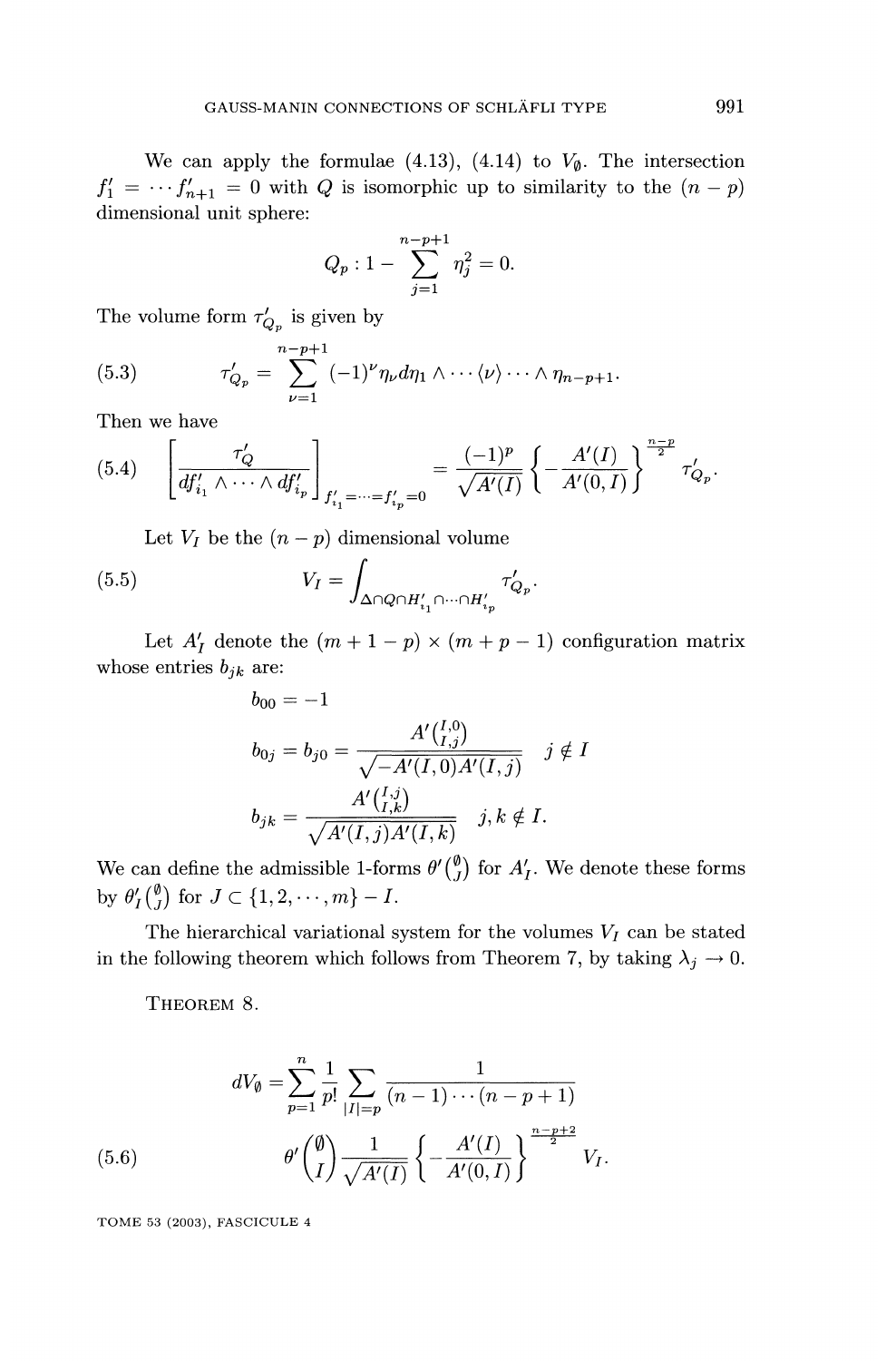KAZUHIKO AOMOTO

Each  $V_I$  has the lower dimensional variational formula

(5.7) 
$$
dV_I = \sum_{q=1}^{n-p} \frac{1}{q!} \sum_{J,|J|=q} \frac{1}{(n-p-1)\cdots(n-p-q+1)}
$$

$$
\theta'_I \begin{pmatrix} \emptyset \\ J \end{pmatrix} \frac{1}{\sqrt{A'_I(J)}} \left\{ -\frac{A'_I(J)}{A'_I(0,J)} \right\}^{\frac{n-p-q+2}{2}} V_J.
$$

COROLLARY 2.  $\overline{V}_{\emptyset}$  can be expressed as iterated integrals of the 1-forms  $\theta'_I(\frac{r}{I}) \rightarrow \frac{1}{A'_I(\frac{r}{I})} \left\{ -\frac{1}{A'_I(\frac{r}{I})} \right\}$  in the sense of K.T. Chen.

#### 6. Degenerate cases and some questions.

Suppose  $A'(I) = 0$ , for some I,  $|I| = p \le n + 1$ , then the chamber  $f'_{i_1} \geqslant 0, \cdots, f'_{i_n} \geqslant 0$  in  $\Re Q$ 

reduces to a point. This is a vanishing cycle in  $H^{n}(Y, \nabla_0)$  corresponding to the sigularity

(6.1) 
$$
df'_0 \wedge df'_{i_1} \wedge \cdots \wedge df'_{i_p} = 0
$$

$$
f'_0 = f'_{i_1} = \cdots = f'_{i_p} = 0.
$$

The rank of  $H^n(Y, \nabla_0)$  decreases by one. There arises a new linear relation among the cohomology classes of  $\varphi'_{Q}(I)$ . This relation can be described as follows, as a result of a series of contiguity relations (see  $(D.III_p^*), (D.IV_p^*)$ <br>[1] I).

There exists a system of rational functions  $g^{(I)}_{j}$  of  $a'_{ij}$  and  $a'_{i0}$  such that

(6.2) 
$$
\sum_{j} \sum_{\mu_1, \cdots, \mu_q} g \binom{I}{j, \partial_{\mu_1} \cdots \partial_{\mu_q} I} \varphi'_Q(j, \partial_{\mu_1} \cdots \partial_{\mu_q} I)
$$

$$
+ \sum_{\mu_1, \cdots, \mu_q} g \binom{I}{\partial_{\mu_1} \cdots \partial_{\mu_q} I} \varphi'_Q(\partial_{\mu_1} \cdots \partial_{\mu_q} I) \sim 0.
$$

Notice that  $g\begin{pmatrix} I \\ i,I \end{pmatrix} = \lambda_j A' \begin{pmatrix} 0,I \\ i,I \end{pmatrix}$ .

The special case where  $m = n + 2$ , and all  $A'(I) = 0$   $(|I| = n + 1)$ seems interesting, for example if  $n = 2$ ,  $m = 4$  then

$$
A'(2,3,4)=A'(1,3,4)=A'(1,2,4)=A'(1,2,3)=0
$$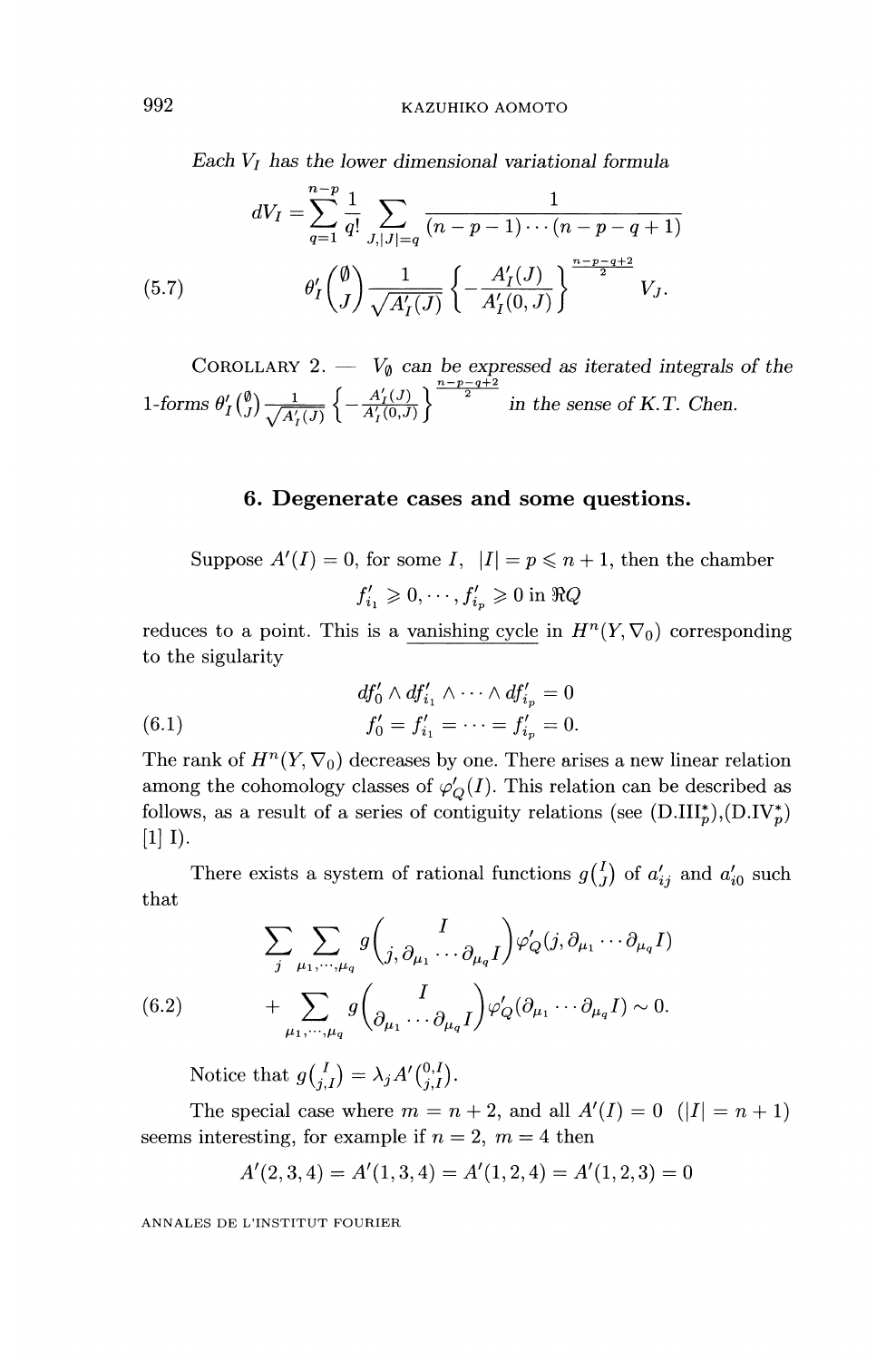and  $l_1 = 10$ .

Finally one may ask the following general questions.

Question 1. Let  $\Omega$  be a subspace of closed forms on Y such that  $\omega_0 \wedge \Omega \subset \Omega$ . Then  $\nabla_0$  can be defined on  $\Omega$  too so that we have the subcomplex  $(\nabla_0, \Omega)$ ,

$$
\nabla_0 \quad : \varphi \to \omega_0 \wedge \varphi \quad \varphi \in \Omega \ .
$$

In this situation one may ask "Does it exist  $\Omega$  such that the isomorphism

(6.3) 
$$
H^*(Y, \nabla_0) \cong H^*(\Omega, \nabla_0)
$$

hold for a general hypersphere arrangement  $\mathcal{A}_Q$ ?"

One can prove

PROPOSITION 2. - Under  $(\mathcal{H}1)$  and  $(\mathcal{H}2)$ ,

$$
(6.4) \qquad H^p(Y,\mathbb{C}) \cong \sum_{I,|I|=p} \mathbb{C}\{d \log f_{i_1} \wedge \cdots \wedge d \log f_{i_p}\} \quad 0 \leqslant p \leqslant n-1
$$

$$
(6.5) \quad H^n(Y,\mathbb{C}) \cong \sum_{I,|I|=n} \mathbb{C}\{d \log f_{i_1} \wedge \cdots \wedge d \log f_{i_n}\} \oplus \sum_{p=0}^n \sum_{I,|I|=p} \frac{\tau_Q}{f_{i_1} \cdots f_{i_p}}
$$

where I denotes the set of indices  $\{i_1, \dots, i_p\}$  and  $\{i_1, \dots, i_n\}$  respectively. Hence

(6.6) 
$$
rkH^p(Y,\mathbb{C}) = \binom{m}{p} \quad 0 \leqslant p \leqslant n-1
$$

(6.7) 
$$
rkH^{n}(Y,\mathbb{C})=\sum_{\nu=0}^{n}\binom{m}{\nu}+\binom{m}{n}.
$$

As a corollary the Euler number  $\chi(Y)$  equals:

COROLLARY 3.

$$
\chi(Y) = \sum_{\nu=0}^{n-1} (-1)^{\nu} \binom{m}{\nu} + (-1)^n \left\{ \sum_{\nu=0}^{n-1} \binom{m}{\nu} + 2 \binom{m}{n} \right\} = (-1)^n l_1
$$

owing to the identity

$$
\sum_{\nu=0}^n (-1)^{\nu} \binom{m}{\nu} = (-1)^n \binom{m-1}{n}
$$

 $(l_1$  was defined in  $(2.6)$ ).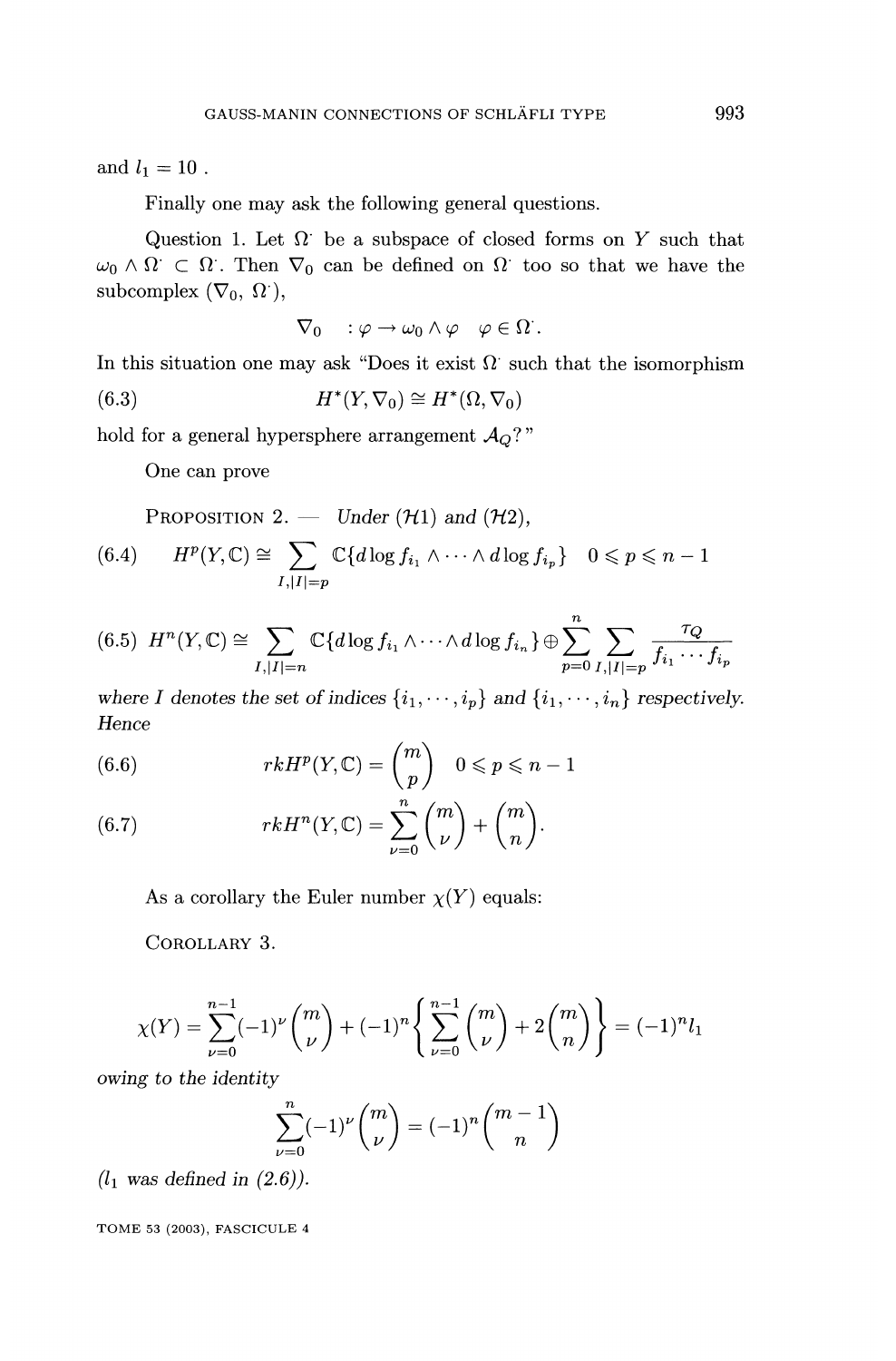We take as  $\Omega$ :

$$
(6.8) \ \Omega = \sum_{p=0}^{n} \sum_{I,|I|=p} \mathbb{C}\{d \log f_{i_1} \wedge \cdots \wedge d \log f_{i_p}\} \oplus \sum_{p=0}^{n} \sum_{I,|I|=p} \mathbb{C}\left\{\frac{\tau_Q}{f_{i_1} \cdots f_{i_p}}\right\}
$$

then for a generic  $\lambda = (\lambda_1, \dots, \lambda_m)$  we have (6.3) in view of Theorem 4 and its corollary.

Remark that (6.3) is valid in case of general hyperplane arrangements, when we take as  $\Omega$  the space of logarithmic forms (the Orlik-Solomon algebra)(see [9].) In case of general hypersphere arrangements, the first summand of the RHS of (6.8) appears in the Orlik-Solomom algebra, while the second recently appears in [7], [10], [14]. It seems interesting to discuss them in relation to hypersphere arrangements.

Question 2. Let  $\Theta$  be a rational flat connection, such that

$$
(6.9) \t d\Theta + \Theta \wedge \Theta = 0.
$$

Does there exist a rational matrix function  $\Phi$  such that

$$
\Theta' = \Phi^{-1}\Theta\Phi + \Phi^{-1}d\Phi
$$

is closed? In this situation, the integrability condition (6.9) becomes algebraic:

$$
d\Theta' = \Theta' \wedge \Theta' = 0.
$$

Question 2 was answered affirmatively in case of hyperplane arrangements of general position and their degeneration of codimension 1 and more generally in non-resonance cases (see [13], [6]).

#### BIBLIOGRAPHY

- [1] K. AOMOTO, Configurations and invariant Gauss-Manin connections of integrals I, II, Tokyo J. of Math., 5 (1982), 249-287; ibid, 6 (1983), 1-24.
- [2] K. AOMOTO, Vanishing of certain 1-form attached to a configuration, Tokyo J. of Math., 9 (1986), 453-455.
- [3] K. AOMOTO, Errata. Tokyo J. of Math., 22 (1999), 511-512.
- [4] K. AOMOTO, Hyperlogarithmic expansion and the volume of a hyperbolic Simplex, Partial Differential Equations, Banach Center Publications, 27 (1992), 9-21.
- [5] K. AOMOTO, M. KITA, P. ORLIK and H. TERAO, Twisted de Rham cohomology groups of logarithmic forms, Adv. in Math., 128 (1997), 119-152.
- [6] D.C. COHEN and P. ORLIK, Gauss-Manin connections for arrangements, II nonresonant weights, preprint, 2002.